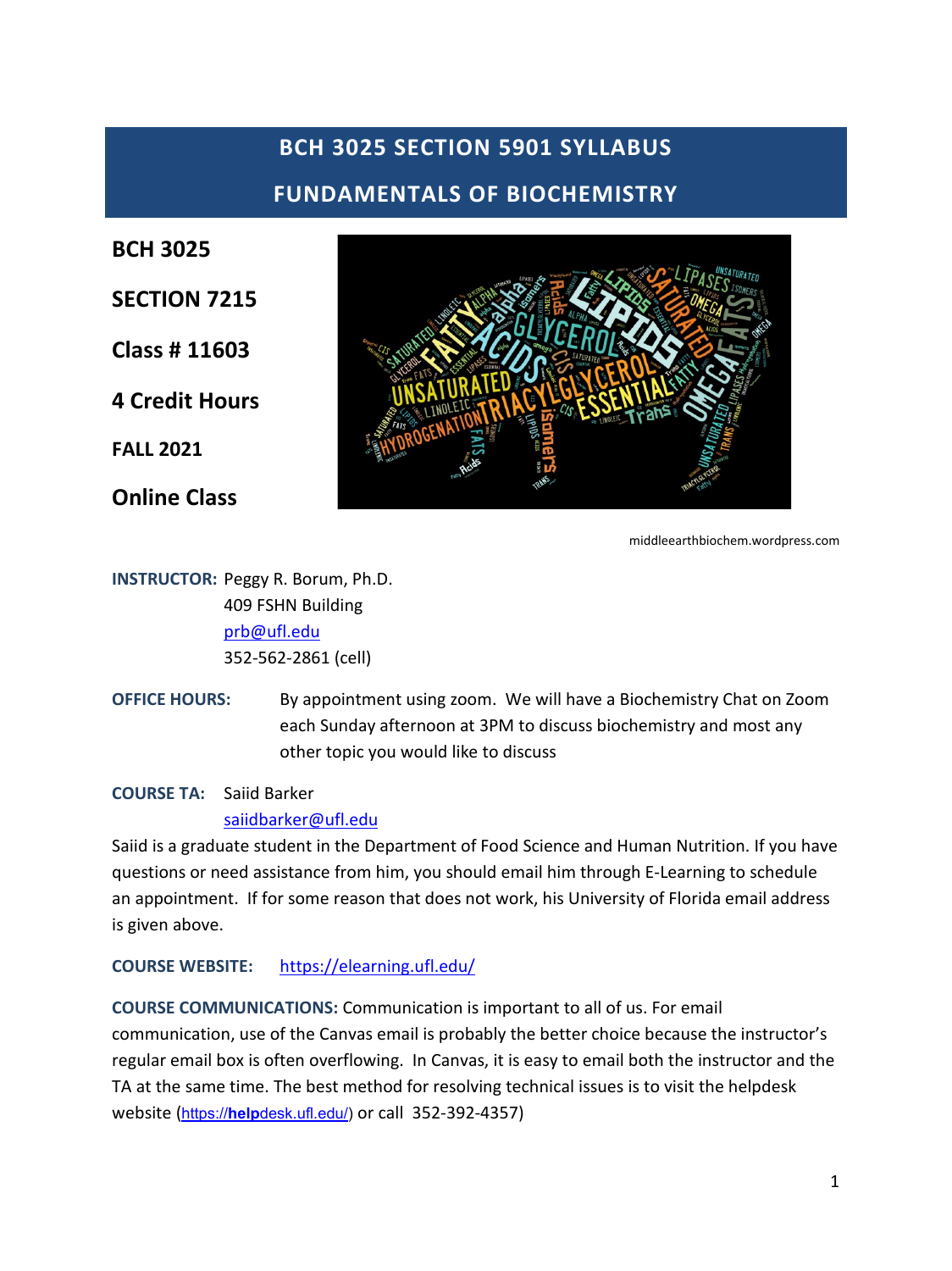**REQUIRED TEXT:** The required text for BCH 3025 is Lehninger Principles of Biochemistry by David L. Nelson and Michael M. Cox, Seventh Edition, 2017

**REQUIRED MATERIALS:** Google Chrome browser with the HonorLock extension for quizzes and exams

- Chrome can be downloaded here: <https://www.google.com/chrome>
- The HonorLock Extension can be downloaded here: o <https://static.honorlock.com/install/extension>

**COURSE DESCRIPTION:** Introducing biochemistry with emphasis on intermediary metabolism.

**PREREQUISITE KNOWLEDGE AND SKILLS:** Prereq: CHM 2200 and CHM 2200L (or preferably CHM 2210, CHM 2211 and CHM 2211L) with minimum grades of C

**PURPOSE OF COURSE:** The course should introduce each student to biochemical concepts and provide different mechanisms for each student to demonstrate to future admission committees or employers the ability to:

- Answer questions about biochemical concepts and facts;
- Critically read the biochemical literature and communicate the finding to peers;
- Utilize the internet to find the most recent credible information concerning biochemical concepts and questions.

**COURSE GOALS AND/OR OBJECTIVES:** By the end of this course, students will:

1. Appreciate why the broad spectrum of biochemistry is important in medicine, agriculture, pharmaceuticals, and ethics;

2. Understand the basis for the molecular structure of different biochemical compounds;

3. Understand the biosynthesis of basic biochemical "building blocks";

4. Understand the conformation, dynamics, and function of proteins;

5. Understand the generation and storage of metabolic energy;

6. Understand overall aspects of the integration of metabolic processes;

7. Have developed the skills to accumulate, integrate, and apply biochemical information in their own field of study.

**INSTRUCTIONAL METHODS:** Each chapter covered by the exams is presented in different formats. The textbook is your main source of information. For those who prefer to read the lecture, PowerPoint slides including the lecture notes can be downloaded. For the more audio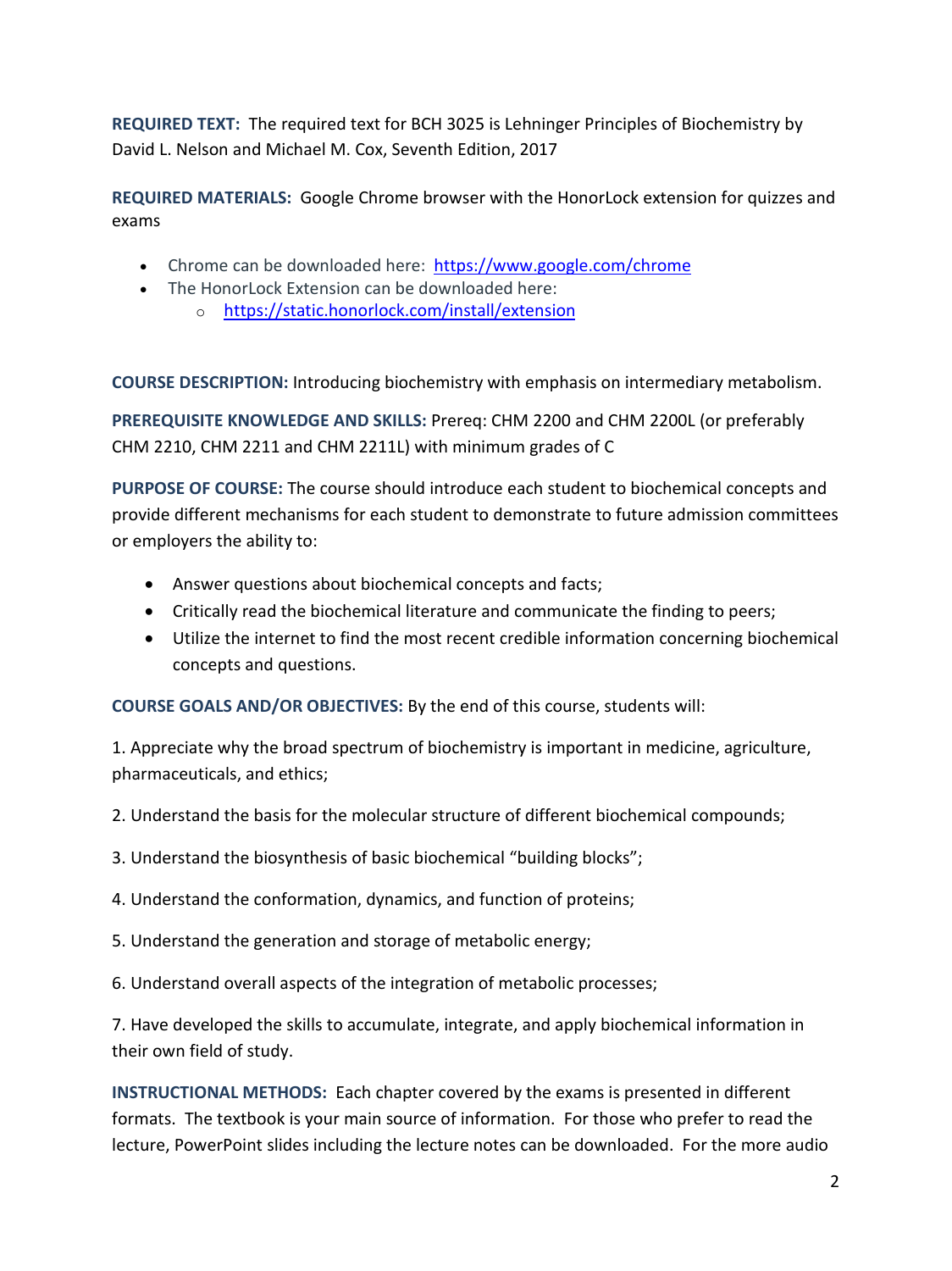learners there are narrated lectures with slides. Each student has the material in several formats and can cover the material at a pace that is most comfortable for the individual. On average, two to four chapters will be introduced each week of the course. Short quizzes will be given as many of the chapters are introduced and will comprise 20% of the course grade. The quizzes are an incentive to read the chapters as they are scheduled for the course and to give a "preview" of the exam to come. An extra credit opportunity will be provided in the form of an optional term paper.

The chapter modules are organized by week with Monday being the first day of the week and Friday being the last day of the week.

You can use the video summary as the first step and the last step of your study plan. Viewing the video summary as an introduction provides you with an overview of the material to come. Viewing it again as the last step of your studying allows you to ask yourself if you feel comfortable with all the material. You should read the chapter in your textbook which is the source of all the content details. The course instructor has outlined the most important information in each chapter and made it available to you as a PowerPoint with audio and as a PowerPoint with notes. This material very closely follows the textbook in order to provide audio learners and visual learners with the material in the best format for them. This format is more similar to a "live lecture", but can be viewed at your convenience during the week. You can also review any slides that seemed to go too fast the first time you viewed them.

Each module has a section "Beyond the Textbook" for those students who wish to venture beyond the material in the textbook.

### COURSE POLICIES:

**ATTENDANCE POLICY:** BCH 3025 is completely online, but has strict due dates listed in the syllabus. Requirements for class attendance and make-up exams, assignments and other work are consistent with university policies that can be found at: <https://catalog.ufl.edu/ugrad/current/regulations/info/attendance.aspx> .

**QUIZ/EXAM POLICY:** Quizzes and exams use the Quiz tool on E-learning. The exams must be taken using Honorlock as described in the course technology section below.

**MAKE-UP POLICY:** There are no regularly scheduled makeup exams, quizzes, and no dropped scores. Reasons for makeup exams, quizzes, or assignments include illness, serious family emergencies, special curricular requirements (e.g., judging trips, field trips, professional conferences), military obligation, severe weather conditions, religious holidays, participation in official university activities such as music performances, athletic competition or debate, and court-imposed legal obligations (e.g., jury duty or subpoena). Any allowance will be arranged on a case-by-case basis.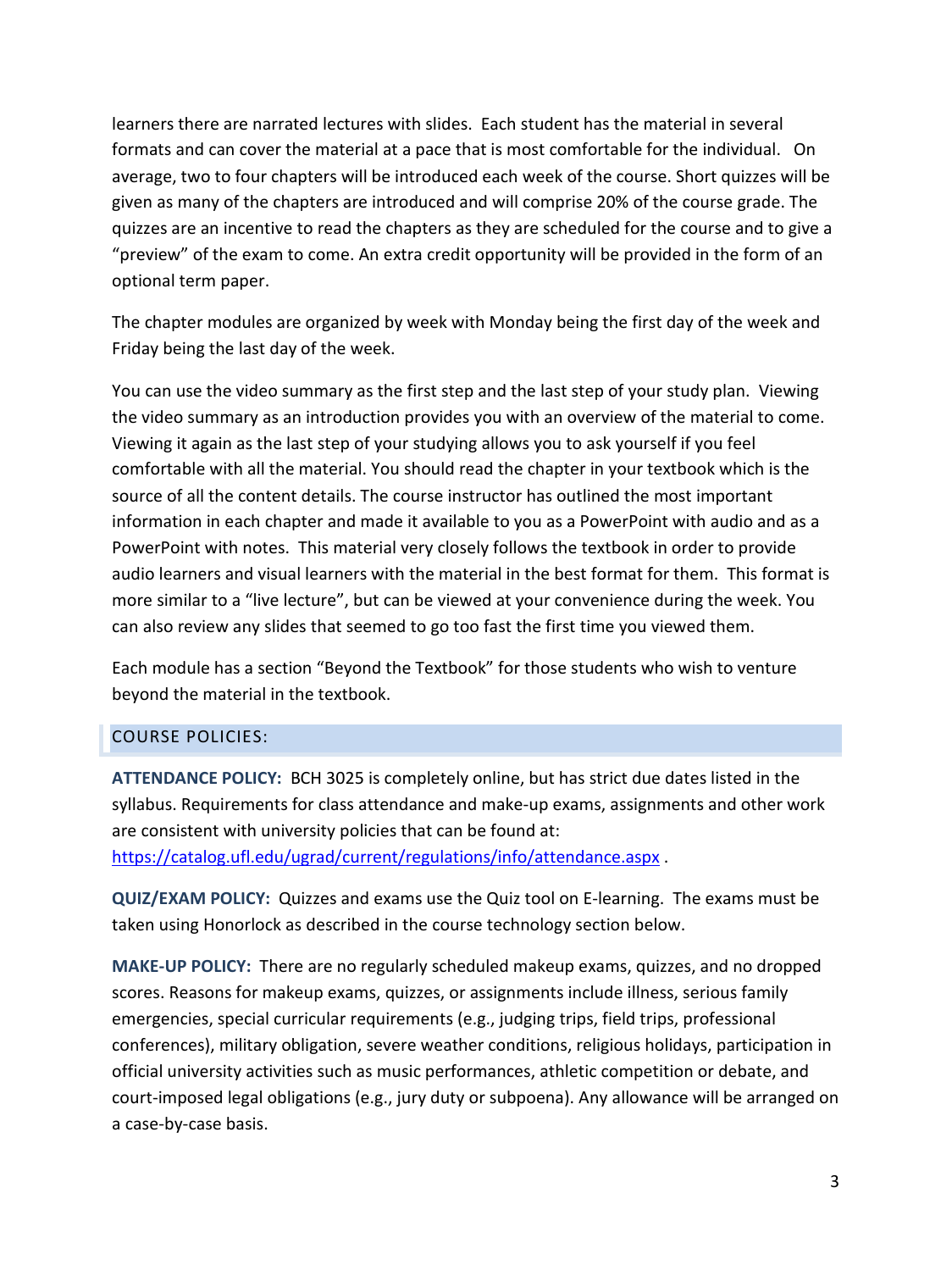**ASSIGNMENT POLICY:** The Journal Club and the Biochemistry Treasure Hunt are required assignments with specific due dates listed in the syllabus. The Extra Credit Paper and Flawless Diamond activities are optional assignments but also with specific due dates.

**COURSE TECHNOLOGY:** Canvas will be used to present course material, to communicate, to post assignments, and to take quizzes and exams.

### **PROCTORED EXAMS**

Honorlock will proctor your 4 exams this semester. Honorlock is an online proctoring service that allows you to take your exam from the comfort of your home. You do not need to create an account, download software, or schedule an appointment in advance. Honorlock is available 24/7, and all that is required is a computer, a working webcam/microphone, your id, and a stable internet connection.

To get started, you will need google chrome and download the [honorlock chrome](https://static.honorlock.com/install/extension)  [extension.](https://static.honorlock.com/install/extension)

When you are ready to complete your assessment, log into canvas, go to your course, and click on your exam. Clicking "launch proctoring" will begin the honorlock authentication process, where you will take a picture of yourself, show your id, and complete a scan of your room. Honorlock will be recording your exam session through your webcam, microphone, and recording your screen. Honorlock also has an integrity algorithm that can detect search-engine use, so please do not attempt to search for answers, even if it's on a secondary device.

Honorlock support is available 24/7/365. If you encounter any issues, you may contact them through live chat on the [support page](https://honorlock.com/support/) or within the exam itself. Some guides you should review are [honorlock msrs,](https://honorlock.kb.help/-students-starting-exam/minimum-system-requirements/) [student](https://honorlock.kb.help/-students-starting-exam/honorlock-student-faq/) faq, [honorlock knowledge base,](https://honorlock.kb.help/) and [how to use](https://www.youtube.com/watch?v=wRWE-9PUquo&feature=youtu.be)  [honorlock.](https://www.youtube.com/watch?v=wRWE-9PUquo&feature=youtu.be) Good luck!

### JOURNAL CLUB ASSIGNMENT:

**WHAT IS AN ELECTRONIC JOURNAL CLUB?** An electronic journal club is a presentation of a scientific paper on a topic of common interest to you and your audience using the media of a PowerPoint file. This assignment has many objectives:

- Encourage you to read the current literature in biochemistry both the paper that you choose, and the paper chosen by your partner.
- Provide an opportunity for you to explain to peers the literature that you have read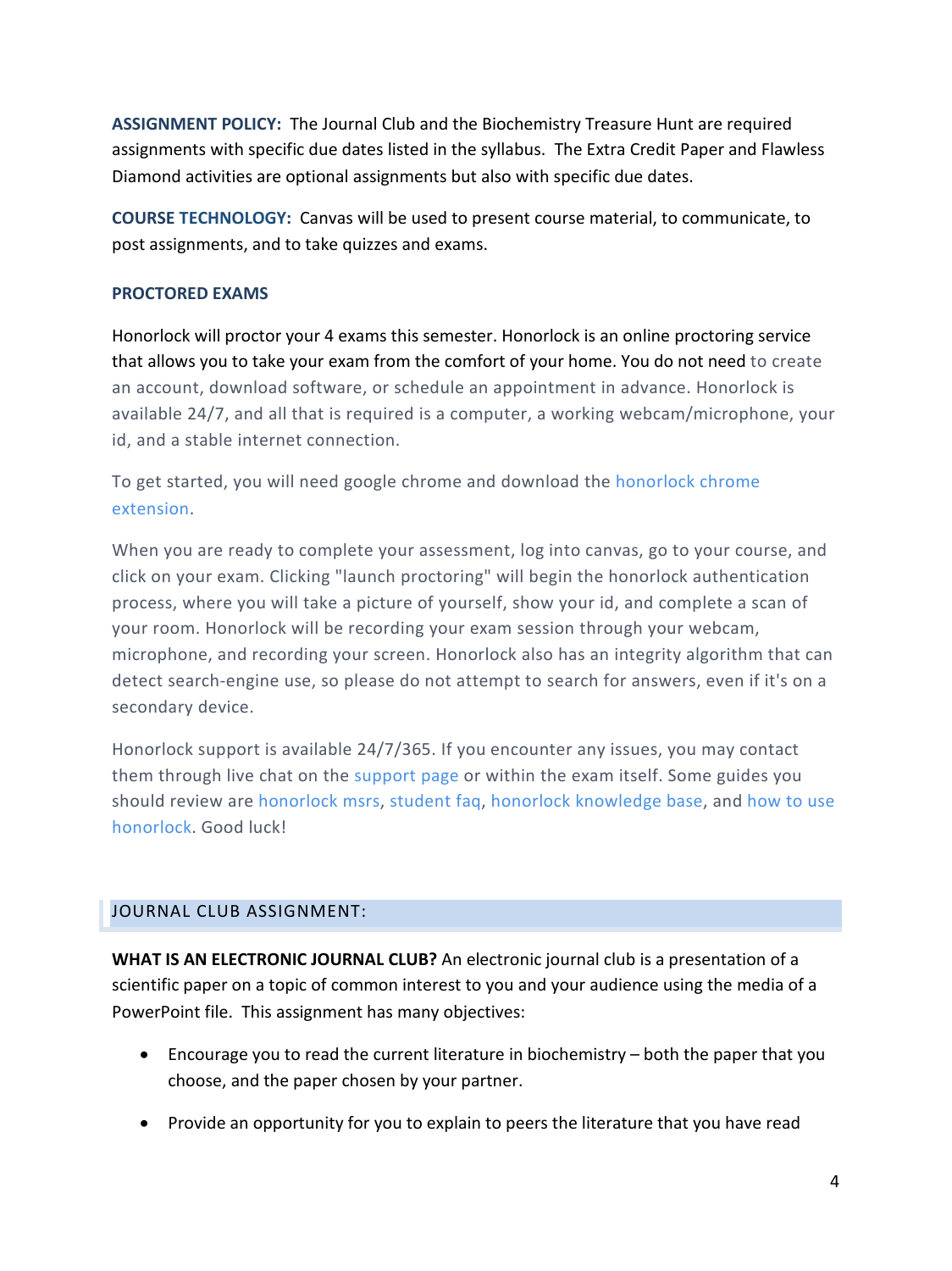- Acquire editorial experience as you review the work of your partner
- Demonstrate ability to follow detailed instructions for preparing a document explaining biochemical concepts
- Understanding that an outstanding final product depends on a foundation of layers of effort that we call steps in this assignment. (One cannot skip to the end)

An outstanding journal club is a multistep process with each step building on the previous step. In practice one cannot skip the foundational steps and expect success. Mirroring the real world, in this assignment each step must be completed by the deadline before the student is allowed to progress to the next step.

The presentation includes

- **1.** the data from the paper,
- **2.** the authors interpretation of the data,
- **3.** your critique of the work.
- **4.** your assessment of what should be done next in the research field, and
- **5.** a list of questions you want your audience to carefully consider.

**WHY DO I WANT TO DO IT?** Whether you are trying to decide what to do for a patient that does not fit into any treatment algorithm or you are preparing a research or a public policy proposal, you need to know the latest information available.

You not only need to know about the data, you need to be able to present the data and your ideas to your colleagues during the decision-making process.

BCH 3025 journal club is 40 points (10%) of your grade in this course.

**HOW DO I FIND JOURNAL ARTICLES AND DECIDE WHICH ONE TO USE?** If you are off campus, connect to UF Library Resources using the instructions in this link: [http://cms.uflib.ufl.edu/offcampus.](http://cms.uflib.ufl.edu/offcampus)

PubMed and web of science are two databases very frequently used to quickly locate scientific papers of interest. To access PubMed with links to journal articles available in UF libraries go to **[pubmed \(with uf links\)](http://www.ncbi.nlm.nih.gov/entrez/query.fcgi?holding=ufhsclib)** or (**<http://www.ncbi.nlm.nih.gov/sites/entrez?holding=ufhsclib>**). Different libraries at the University of Florida have on their homepages a variety of help features and tutorials to assist you in developing your skills using PubMed and web of science. PubMed is being updated and directions for use are also being updated:

**1.** PubMed User Guide – An up to date guide from the National Library of Medicine <https://pubmed.ncbi.nlm.nih.gov/help/>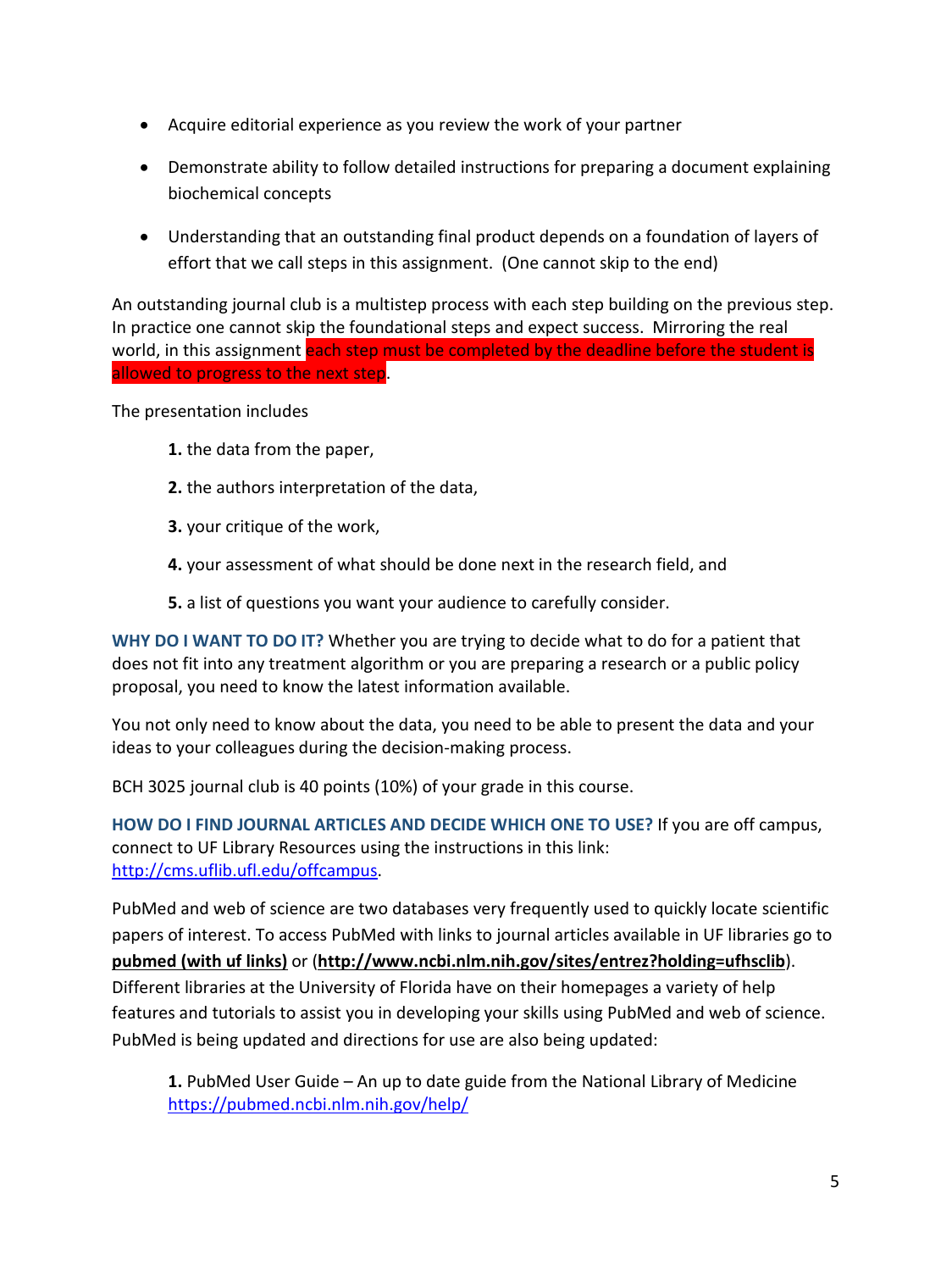For this assignment you must choose an article as your primary source that has been published in the last 12 months in one of the following journals. Your article must be a primary research article, and NOT a review article, meta-analysis, or commentary. Be sure to choose an article that has the following sections: Introduction, Methods, Results, and Discussion. Please choose your article from the following journals. Note that the name of the journal must be exactly as listed. For example, "Nature" is a good choice, but "Nature Communications" is not on the list of acceptable choices.

- **1.** Science
- **2.** Nature
- **3.** Journal of Biological Chemistry
- **4.** Trends in Biochemical Sciences
- **5.** Journal of Nutrition
- **6.** American Journal of Clinical Nutrition
- **7.** New England Journal of Medicine
- **8.** Pediatric Research
- **9.** Journal of the American Medical Association
- **10.** Journal of Animal Science
- **11.** American Journal of Veterinary Research
- **12.** American Journal of Botany
- **13.** IEE Transactions on Biomedical Engineering

**HOW SHOULD I GO ABOUT READING A SCIENTIFIC PAPER?** Before submitting your paper for your journal club, it is very important that you obtain the paper and read the entire paper. Simply reading the abstract on PubMed and hoping that the paper can be obtained and will be understandable has caused many students significant grief in previous semesters.

Different people have different approaches to reading a paper. Suggestions can be found at the following resources:

- **1.** "**Reading a Scientific Article**.", North Central University <https://ncu.libguides.com/researchprocess/readingscientificarticle>
- **2.** "How to Read a Scientific Article", Purdue University, [https://www.lib.purdue.edu/sites/default/files/libraries/engr/Tutorials/Newest%20](https://www.lib.purdue.edu/sites/default/files/libraries/engr/Tutorials/Newest%20Scientific%20Paper.pdf) [Scientific%20Paper.pdf](https://www.lib.purdue.edu/sites/default/files/libraries/engr/Tutorials/Newest%20Scientific%20Paper.pdf)

**2.** "How to Read a Scientific Article", Rice University, [\(http://www.owlnet.rice.edu/~cainproj/courses/HowToReadSciArticle.pdf](http://www.owlnet.rice.edu/%7Ecainproj/courses/HowToReadSciArticle.pdf) )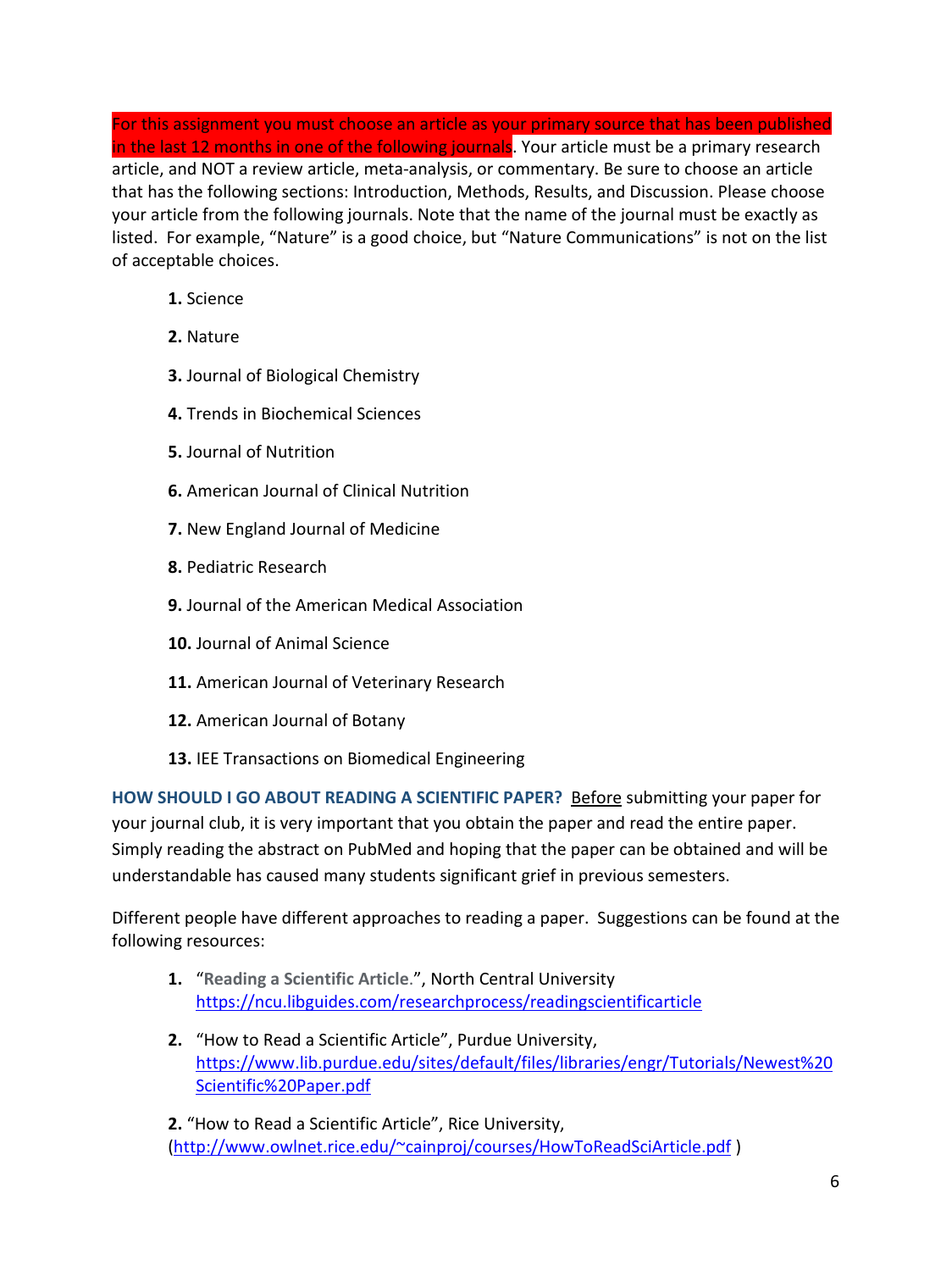**HOW DO I DECIDE WHAT TO PRESENT TO THE JOURNAL CLUB AUDIENCE?** What is the take home message for my audience? How do I present it so that they remember it?

**1.** "5 Tips for Journal Club First Timers" – NIH Intramural Research Program <https://irp.nih.gov/blog/post/2015/03/5-tips-for-journal-club-first-timers>

**2.** "Journal Club Tips", Department of Pharmacology, University of Virginia School of Medicine[\(https://pharm.virginia.edu/files/2014/03/JournalClubTips.pdf](https://pharm.virginia.edu/files/2014/03/JournalClubTips.pdf) )

**HOW DO I PREPARE THE POWERPOINT SLIDES?** The design of the PowerPoint presentation is very important in communicating your ideas to your audience. It is important to spend time to develop your skills in this area. There are several websites that can assist you. A good one is from Penn State University entitled "Rethinking the Design of Presentation Slides: The Assertion-Evidence Structure" [\(http://www.writing.engr.psu.edu/slides.html\)](http://www.writing.engr.psu.edu/slides.html). Some other good resources include:

**1.** Published paper from American Roentgen Ray Society, author Daffner, R. H. "On Improvement of Scientific Presentations: Using PowerPoint" American Journal of Roentgenology 2003; 181:47-49 [\(http://www.ajronline.org/doi/full/10.2214/ajr.181.1.1810047\)](http://www.ajronline.org/doi/full/10.2214/ajr.181.1.1810047)

**2.** Published paper form The Scientist, author Bob Grant. "Pimp your PowerPoint" The Scientist, 2010; 24:76. [http://www.the](http://www.the-scientist.com/?articles.view/articleNo/28818/title/Pimp-your-PowerPoint/)[scientist.com/?articles.view/articleNo/28818/title/Pimp-your-PowerPoint/](http://www.the-scientist.com/?articles.view/articleNo/28818/title/Pimp-your-PowerPoint/)

**3.** A talk available on YouTube entitled "Improve your PowerPoint" by Penn State University communications professor Michael Ally. [http://www.youtube.com/watch?v=d04w4vvByDI&feature=player\\_embedded](http://www.youtube.com/watch?v=d04w4vvByDI&feature=player_embedded)

**4.** Tables and figures from the article should be included in your presentation. You may copy these directly from the article or you can create your own table with the information from the article. One method to copy tables and figures from the article is to select "print screen" and then paste directly into your PowerPoint. You can then crop the image in PowerPoint. You can also use the Snipping Tool on Windows computers or the Grab tool on Mac.

**STEPS FOR COMPLETING JOURNAL CLUB ASSIGNMENTS ARE AS FOLLOWS:** You will work as an Author of your parts of the assignment for the article you have chosen to present. After you have turned in the draft of your presentation, you will be grouped with one other student who will be your Editor. You will serve as editor for that student in return. Success will depend on the diligence of you and your partner.

You and your journal club partner will be assigned a group on Discussions to conduct journal club posting steps.

At the conclusion of all the steps for journal club assignment activities you will be acquainted with both your article and the article of your partner.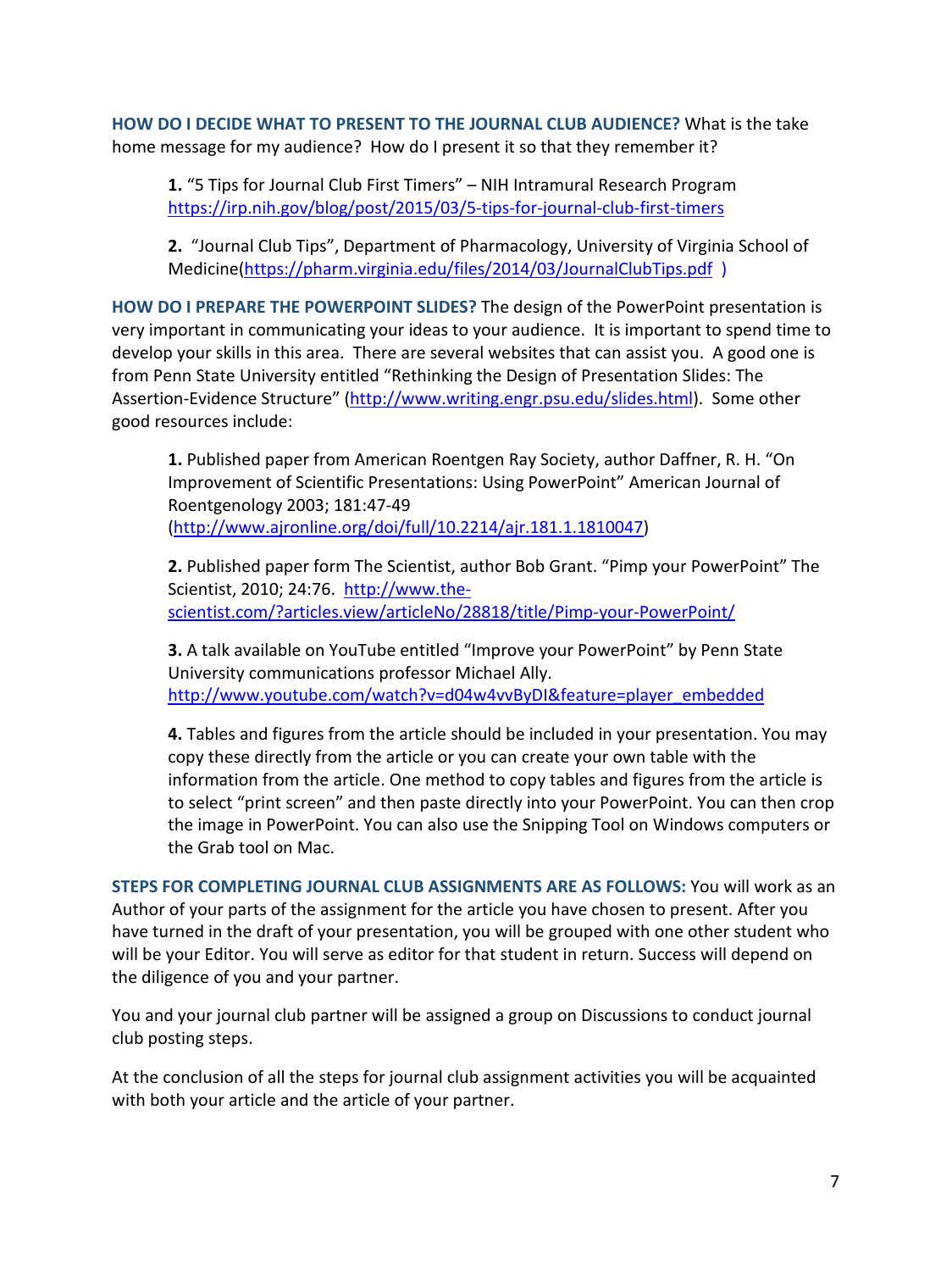Each Journal Club step must be completed before continuing on to the next step. **If you miss a step, you do not get points for that step and you cannot continue the assignment and thus lose all points for the remaining steps.**

**INSTRUCTIONS AND GRADING OF THE JOURNAL CLUB ASSIGNMENTS STEPS:** 

**Step 1 (Due September 08, 2021 before 3:00 PM)-** Authors must post the citation for your chosen journal club article.

**1.** Attach a Word document onto the "Post Article" assignment with the citation for the article. Review the tutorial for uploading an attachment when submitting an assignment. No points will be assigned, but this is a required step to continue the journal club assignment.

**2.** Your article must meet a primary research article from one of the thirteen journals listed for this assignment. Your citation formatting must follow the Journal of Nutrition style, which uses International Committee of Medical Journal Editors (ICMJE) recommendations [\(http://www.ncbi.nlm.nih.gov/books/NBK7282/\)](http://www.ncbi.nlm.nih.gov/books/NBK7282/).

**3.** You can find additional instructions and a video tutorial on the Assignments page for Step 1.

**Step 2 (Due September 17, 2021 before 3:00 PM)-** Authors must post an outline of the journal club presentation.

Points for Step 2 = 5 points-

**1.** Attach a Word document onto the "Presentation Outline" assignment repeating the citation for the article and providing an outline of your intended PPT presentation. You can receive a maximum of 5 points for this step using the following criteria:

- Rationale for choosing paper
- Clear description of paper goals
- Summary of the methods and experimental design
- Clear description of results pertaining to each goal of paper
- Summary of paper's discussion
- Critique of paper and suggestions for future work

**Step 3 (Due October 06, 2021 before 3:00 PM)-** Authors must post a draft of the journal club PowerPoint.

Points for Step 3 = 5 points-

**1.** Attach a PowerPoint file onto the "Draft PPT Presentation" assignment. You can receive a maximum of 5 points for this step using the following criteria: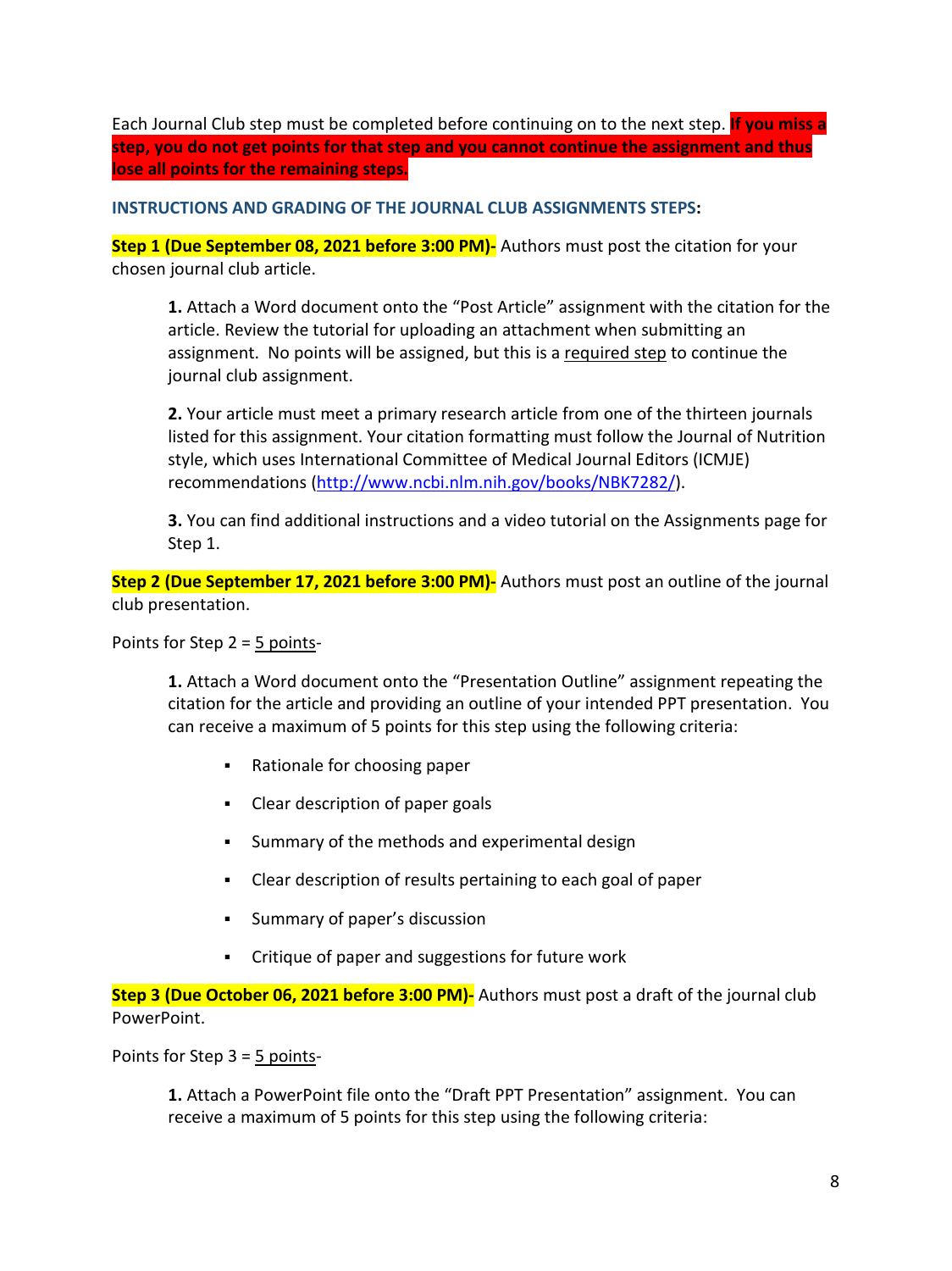- Clarity of content
- **Flow of information**
- **-** Slide Quality
- JC author's discussion of paper results
- JC author's suggestion for future work

**Step 4 (Due October 15, 2021 before 3:00 PM)-** After you have turned in the draft of your presentation, you will be grouped with one other student who will be your Editor.;.

Points for Step 4 = **-**2 points-

**1.** After assignment to groups, attach the same PowerPoint draft file used in Step 3 onto the assigned Journal Club Group discussion board for access by your partner for their critique. You will receive 2 points for this step.

**Step 5 (Due October 22, 2021 before 3:00 PM)-** Editors must post a one-page single space final critique of their partner's draft journal club PowerPoint.

Points for Step 5 = **-**8 points-

**1.** Attach a Word document to "Final Critique" on the Assignments page. This is the work that will be graded.

**2.** Next attach the critique onto the assigned Journal Club Group discussion board to provide your partner final suggestions on improving their presentation. You can receive a maximum of 8 points for Step 5 using the following criteria:

- Discussion of the 5 areas of evaluation of PowerPoint draft
- Suggestions for Improvement

**Step 6 (Due November 05, 2021 before 3:00 PM)-** Authors must post their final PowerPoint presentation.

Points for Step 6 = **-**20 points-

**1.** Attach the PowerPoint file to "Final Presentation" on the Assignments page. The final presentation is submitted to the instructor only. You can receive a maximum of 20 points for this step using the following criteria:

- Rationale for choosing paper
- Clear description of paper goals
- Summary of the methods and experimental design
- Clear description of results pertaining to each goal of paper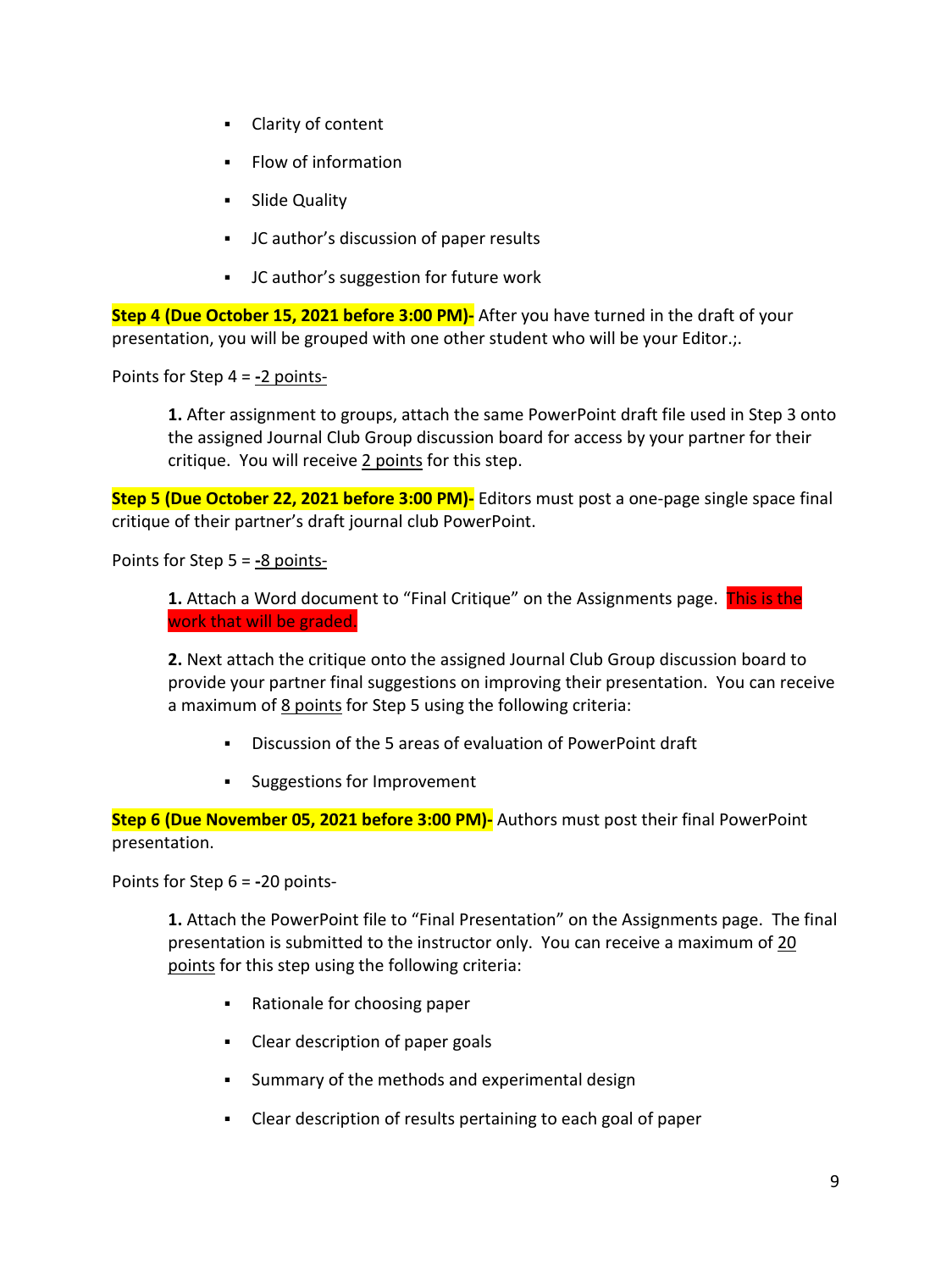- **Summary of paper's discussion**
- Critique of paper and suggestions for future work
	- o Flow of information
	- o Slide Quality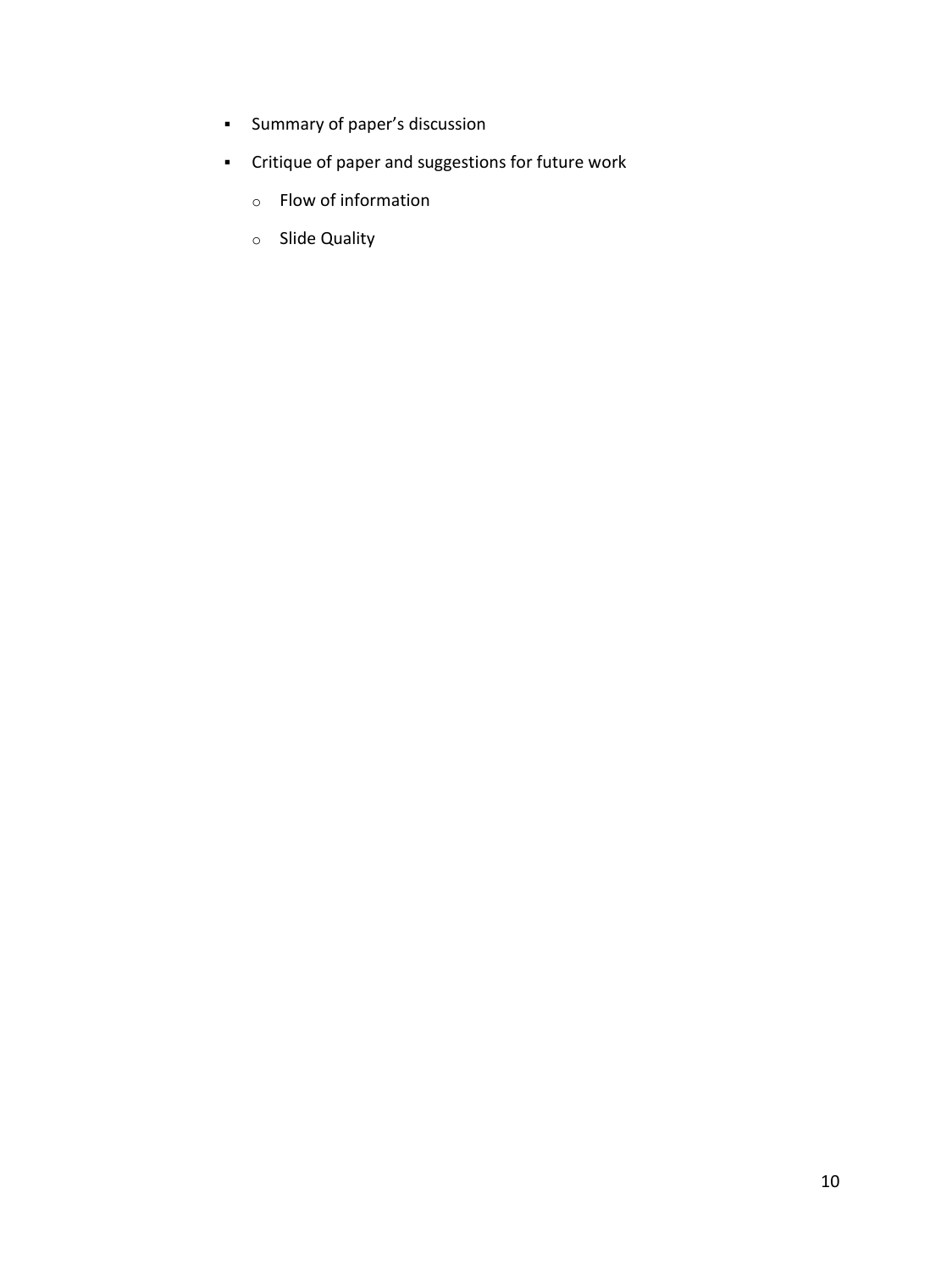#### **OVERVIEW OF JOURNAL CLUB PROJECT STEPS**

| <b>Overview of Journal Club Project Steps</b> |                                         |              |                            |                                                         |                                                                                           |                                                          |                                                                                     |
|-----------------------------------------------|-----------------------------------------|--------------|----------------------------|---------------------------------------------------------|-------------------------------------------------------------------------------------------|----------------------------------------------------------|-------------------------------------------------------------------------------------|
|                                               | <b>Description</b>                      | Graded<br>as | <b>Points</b><br>available | Where to submit                                         | <b>Comments for assignments</b><br>submitted before deadline                              | <b>Partial credit if</b><br>submitted before<br>deadline | If step is not<br>completed/late                                                    |
| Step 1                                        | <b>Make Citation</b>                    | P/F          | $\mathbf 0$                | <b>Assignments tab for Step</b><br>1 before deadline    | Citation must be formatted<br>correctly and meet criteria to<br>receive "P"               | <b>No</b>                                                | Cannot continue with<br>steps 2-6, do not earn 40<br>points                         |
| Step 2                                        | Make Outline                            | Points       | 5                          | Assignments tab for Step<br>2 before deadline           | Outline must meet grading<br>criteria to receive full "5"                                 | Yes                                                      | Cannot continue with<br>steps 3-6, do not earn 40<br>points                         |
| Step 3                                        | Make PowerPoint                         | Points       | 5                          | <b>Assignments tab for Step</b><br>3 before deadline    | PowerPoint must meet grading<br>criteria to receive full "5"                              | Yes                                                      | Cannot continue with<br>steps 4-6 Journal club<br>project, do not earn 35<br>points |
| Step 4                                        | <b>Share PowerPoint</b><br>with Partner | Points       | $\overline{2}$             | Discussion board for Step<br>4/5 before deadline        | PowerPoint must be able to be<br>accessed by partner from<br>discussion board by deadline | <b>No</b>                                                | Cannot continue with<br>steps 5-6 Journal club<br>project, do not earn 30<br>points |
| Step 5                                        | <b>Share Critique</b><br>with Partner   | Points       | 8                          | Assignments tab for step<br>5 before deadline           | Critique must meet grading<br>criteria to receive full "8"                                | Yes                                                      | Cannot continue with step<br>6 Journal club project, do<br>not earn 28 points       |
|                                               |                                         | P/F          | $\mathbf 0$                | <b>Discussion board for Step</b><br>4/5 before deadline | Critique must be able to be<br>accessed by partner from<br>discussion board by deadline   | <b>No</b>                                                | Cannot continue with step<br>6 Journal club project, do<br>not earn 20 points       |
| Step 6                                        | <b>Final PowerPoint</b>                 | Points       | 20                         | Assignments tab for Step<br>6 before deadline           | Final PowerPoint must meet<br>grading criteria to receive full<br>"20"                    | Yes                                                      | Do not earn 20 points                                                               |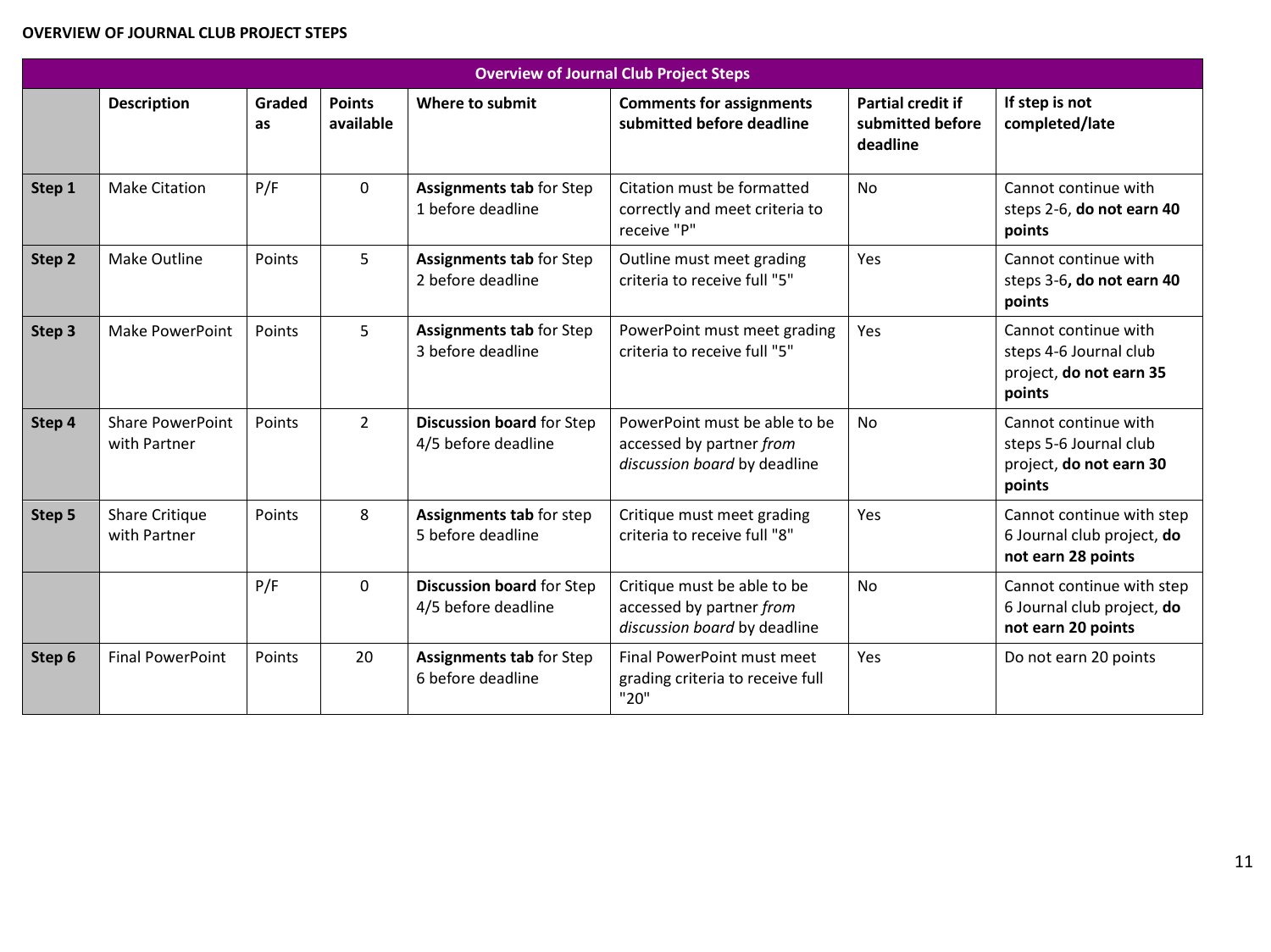## TREASURE HUNTS ASSIGNMENT:

**WHY DO I WANT TO DO TREASURE HUNTS?** When we have a question, we often "go online". We might turn to Google, YouTube, a favorite app, PubMed, etc. The same is true for classes – even Biochemistry. A treasure hunt including one on the internet can lead to anything from treasure to frightful garbage on most subjects. So be careful. You will be using online sources to find important information the rest of your professional life, so these skills are important to develop.

**WHAT IS A TREASURE?** You are assigned to four (4) treasure hunts. The treasure can be a video of a symposium presentation, a PowerPoint presentation of some new research result, a peer-reviewed article in a scientific journal, an original Ted talk – anything on the internet that a biochemist would consider a treasure. There are many study aids, tutorials, class lectures, Ted-Ed talks and textbook supplements on the internet that you may find useful for studying, but they are not treasures.

**WHAT DOES THE TREASURE HUNT ASSIGNMENT REQUIRE?** This class is divided into 4 sections with each section ending with an exam. The calendar at the end of the syllabus lists the detailed schedule of this course. During each of the four sections of the course, look for a treasure online that adds to the subject matter discussed. By the due date, you must post to the appropriate assignment tool, the URL to the treasure and an accompanying Word document using the following template:

- Title of treasure
- Who created the treasure including their qualifications?
- The class module(s) relevant to the treasure
- The important take home messages found in the treasure
- Why your classmates should view the treasure
- What you would change in the treasure if you had all the money and time needed

Each of the 4 treasures are worth 10 points. You will be graded on your recognition and choice of treasure and on the information, you provide in the accompanying Word document using the template presented above.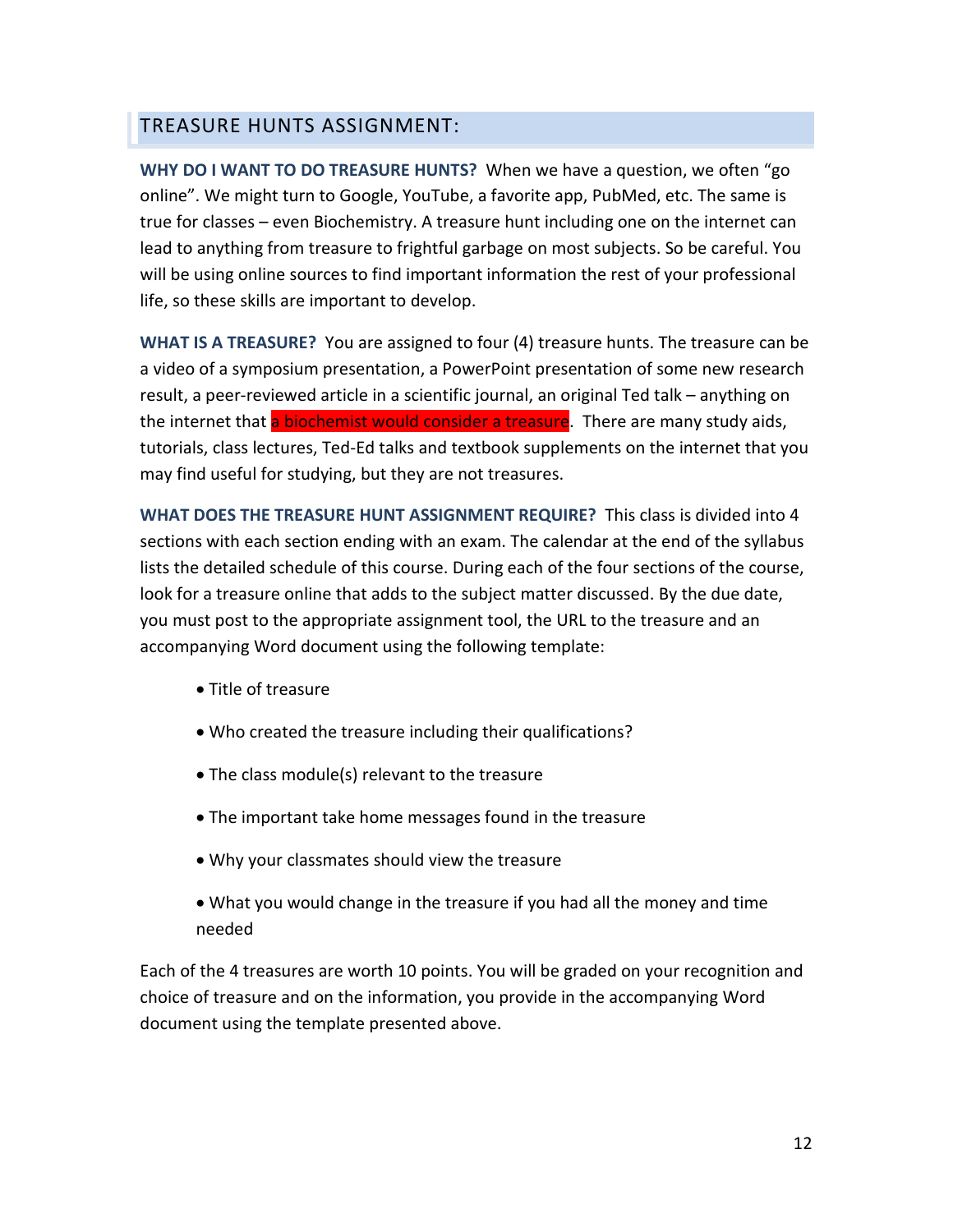Due Date for Treasure Hunts:

- **Wednesday, September 08, 2021 before noon**: Treasure Hunt #1.
- **Wednesday, September 29, 2021 before noon**: Treasure Hunt #2.
- **Wednesday, October 27, 2021 before noon**: Treasure Hunt #3.
- **Friday, December 03, 2021 before noon**: Treasure Hunt #4.

### FLAWLESS DIAMOND OPTIONAL ACTIVITY FOR EXTRA CREDIT:

**WHY DO A FLAWLESS DIAMOND ACTIVITY?** It is hard to rank the value of treasures. Diamonds are among the most valuable jewels, but even they are of variable value. The Gemological Institute of America (GIA) has created scales for grading the clarity, the color, the cut and the carat of a diamond. When you look at their website [\(http://www.gia.edu/gia-about/4Cs-Clarity](http://www.gia.edu/gia-about/4Cs-Clarity) ) you quickly notice that each category has many grades because it is hard to rank a collection of very valuable gems. But we all know that the sentimental value of diamonds for an individual often outweigh the scales of the gemologist. For example, the diamond my husband to be gave me more than 50 years ago is the most valuable diamond in the world no matter what any gemologist says. So, let's tackle a hard job and have some fun doing it. Everyone in class will post a biochemical treasure for an assignment in class. But which one is the flawless diamond – or the closest to the flawless diamond?

**WHAT IS THE PROCEDURE FOR THE OPTIONAL FLAWLESS DIAMOND ACTIVITY?** Using the same deadline as the class assignment, post your treasure to the discussion board "Treasure Hunt (Post your treasure here)". Include your name and Treasure #1 (Treasure #2, Treasure 3#, and Treasure #4 in succession). After reviewing all your colleagues' treasures, post your vote for the flawless diamond among all the treasures to the discussion board "Treasure Hunt (Vote for the flawless diamond here)". Include the name of the person who posted the original treasure and a discussion of why you chose that treasure as the flawless diamond. Your vote must be posted within 24 hours after the deadline for the original Treasure Hunt assignment.

Due Dates for Flawless Diamond:

- **Wednesday, September 08, 2021 before noon**: Flawless Diamond #1.
- **Wednesday, September 29, 2021 before noon**: Flawless Diamond #2.
- **Wednesday, October 27, 2021 before noon**: Flawless Diamond #3.
- **Friday, December 03, 2021 before noon**: Flawless Diamond #4.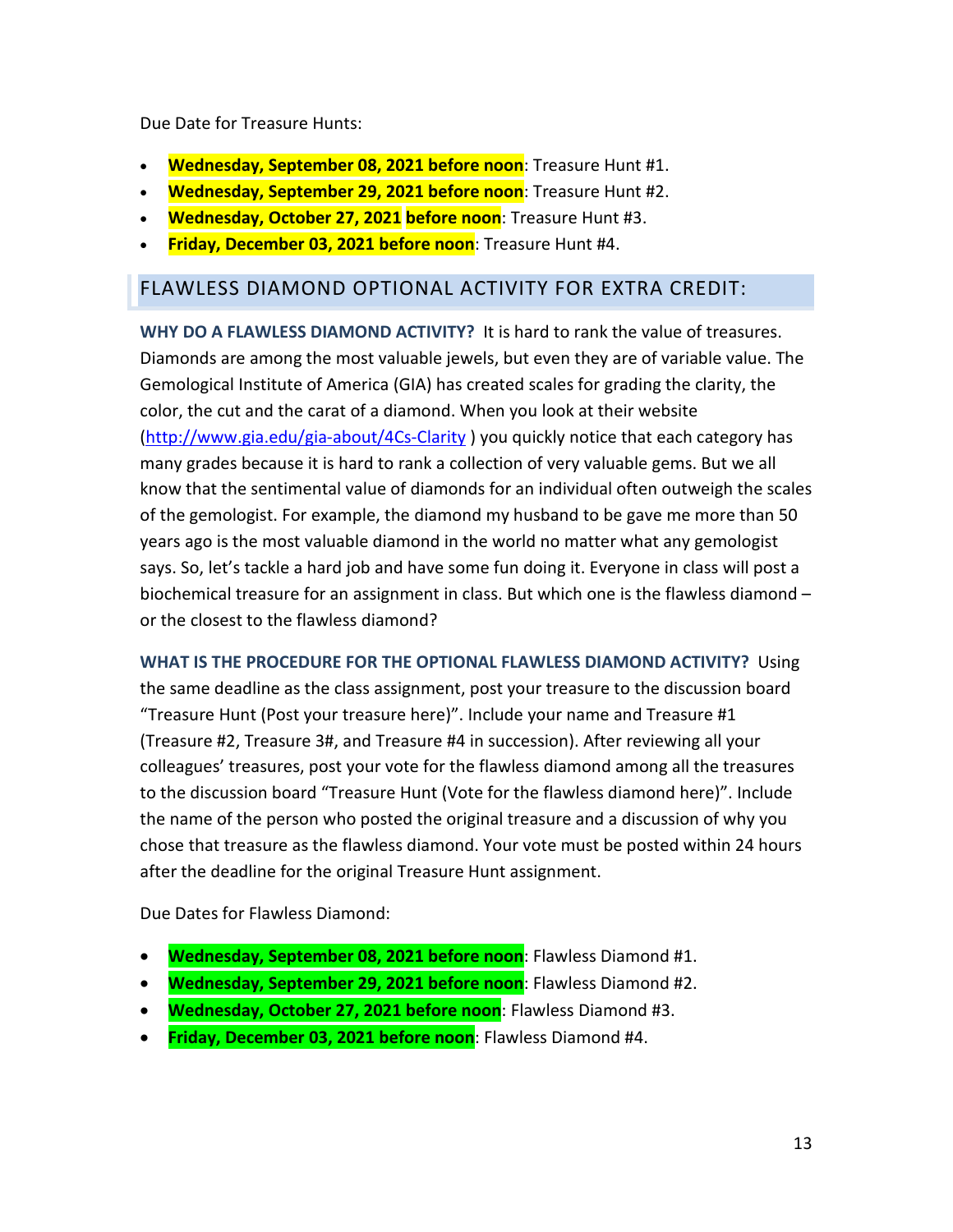**EXTRA POINTS:** If you decide to participate by posting both your original treasure to the discussion board "Treasure Hunt (Post your treasure here)" by the deadline for the original Treasure Hunt assignment and you post your vote by 24 hours after the deadline for the original Treasure Hunt assignment, you will receive one extra credit point. Four points might mean the difference in a letter grade when points are totaled at the end of the semester. It will be a way to study for the upcoming exam using the treasures that your classmates have found helpful to them. It will also be fun!

# EXTRA CREDIT PAPER OPTIONAL ACTIVITY:

**WHAT IS THE EXTRA CREDIT PAPER ACTIVITY?** The extra credit paper assignment is an opportunity to earn up to 25 extra points in the course. Note that the extra credit paper assignment is optional, but once you sign-up for the extra credit paper, you cannot change your mind at a later time. Read the expectations for the extra credit paper carefully before signing up to complete the extra credit.

**WHAT ARE THE EXPECTATIONS FOR THE EXTRA CREDIT PAPER?** You should develop a 10-20-page, double-spaced research-based paper on a topic you select from a list of options (Example: Folate and neural tube defects).

- Do not forget that this is a biochemistry class and the paper should focus on the biochemical aspects of the topic. The paper should be a scientific paper designed for an audience that has completed a biochemistry class. The paper should not be designed for the general public or read like a website.
- Your paper should include an abstract, an introduction, a body, a conclusion, a list of references, and an appendix. You should define the problem/issue, indicate its significance, and review relevant literature that includes evidence that supports the arguments for and against the problem/issue. Please be sure to make your ideas, thoughts, arguments, theories, facts, or evidence very clear to the reader.
- You must document evidence with in-text citations, according to the format used by the Journal of Nutrition [\(http://jn.nutrition.org/](http://jn.nutrition.org/)). You should use peerreviewed information for your references. References from internet sources should be used cautiously. If you copy a phrase or a sentence from another source you must quote that source.
- Using the words of someone else is simply a form of academic dishonesty and will not be tolerated. The paper should be prepared solely for this class. Turnitin will be used to evaluate the originality of the paper as part of the grading process.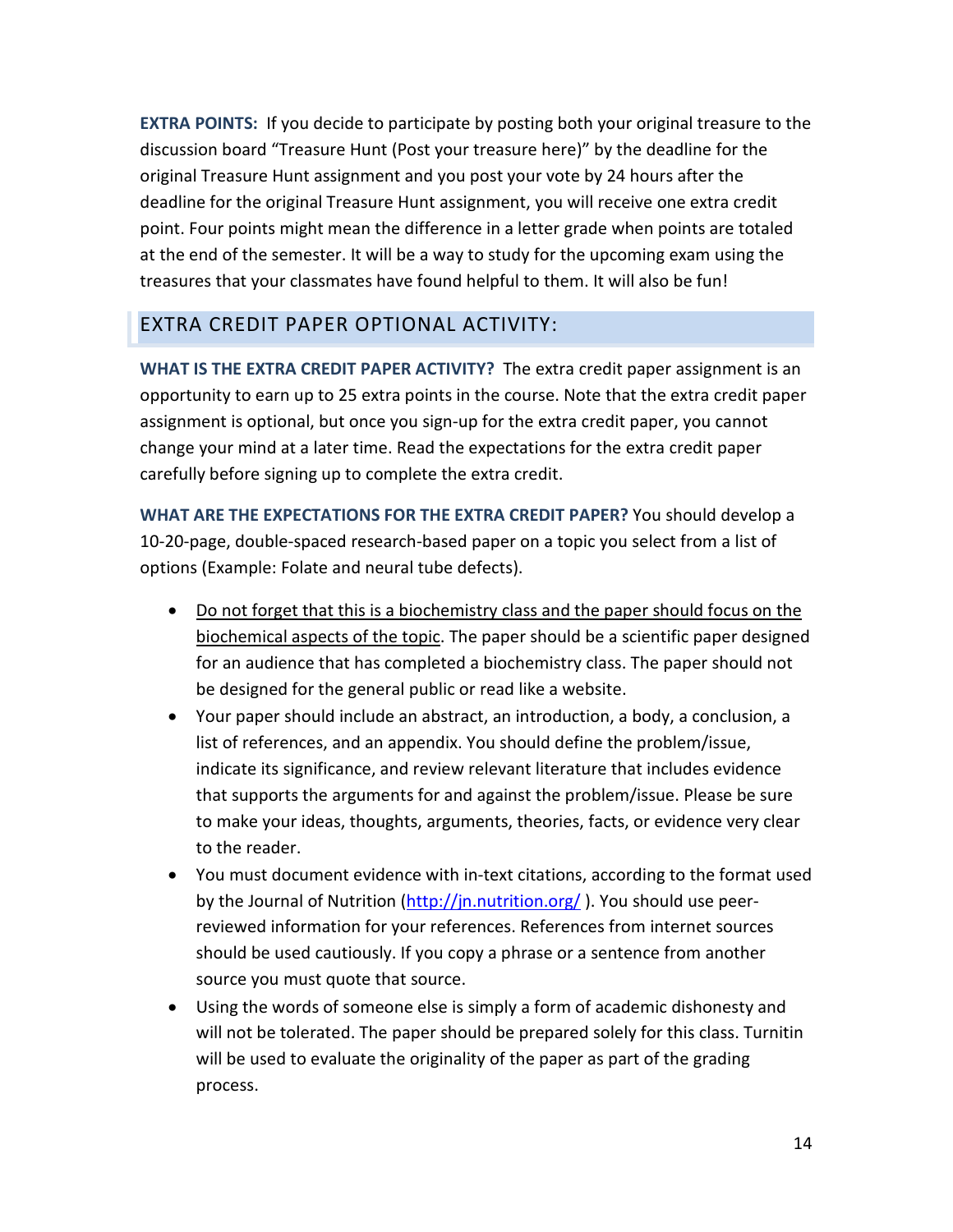• After your references section, you should add an appendix that lists your top five citations. Give a short summary of each of the citations explaining why you chose that citation.

**EXTRA POINTS AVAILABLE:** Even though you can earn up to 25 points on this paper, it does not imply that you will receive all 25 points. There is a possibility that no points will be given if the reader gets the impression that the paper submitted does not include intelligent, well-organized and thorough literature review discussions on the topic. If the paper is not of adequate quality and does not include the criteria listed above, you will be deducted 5 points from the total grade earned in class. To be graded, the extra credit paper must be turned into the Extra Credit Paper Assignment tool on the BCH 3025 homepage as a Word document attachment. Any papers submitted after 12 Noon of the due date or not submitted, will result in 0 points (your paper will not be graded) in addition to a reduction of 5 points from your total points earned in class. No late papers will be accepted.

**EXTRA CREDIT PAPER PROCEDURE:** If you are interested in this extra credit assignment, click on the Extra Credit Topic page listing more than 100 potential topics. Review all of the topics available. Once you select a topic, you will need to sign up for the topic on the "Extra Credit Paper Sign-up" in Discussions. Before you sign-up, make sure that your topic is not already selected by another student. If the topic you were going to choose is already selected, then you will need to select a different topic. To sign up for the extra credit, post to Discussions. In your post, write the topic you selected. The post on the discussion board will serve as a contract between you and Dr. Borum that you will complete the extra credit assignment. Changing your mind after signing up for the extra credit paper or deleting your post is not an option after you sign up for the extra credit.

**REQUEST FOR A TOPIC NOT LISTED:** If you would like to write an extra credit paper on a topic not listed, you may submit a request to Dr. Borum via e-mail on Canvas. Your request must consist of a one-page summary of the paper you wish to write. The summary must be sent as a Word document attached to the e-mail. If approved, your topic will be added to the list of topics on the Extra Credit Topic page and you will be assigned the topic.

#### **Due Dates for the Optional Extra Credit Paper:**

• **Monday, September 13, 2021 before noon**: Deadline to request an extra credit paper on a topic not listed.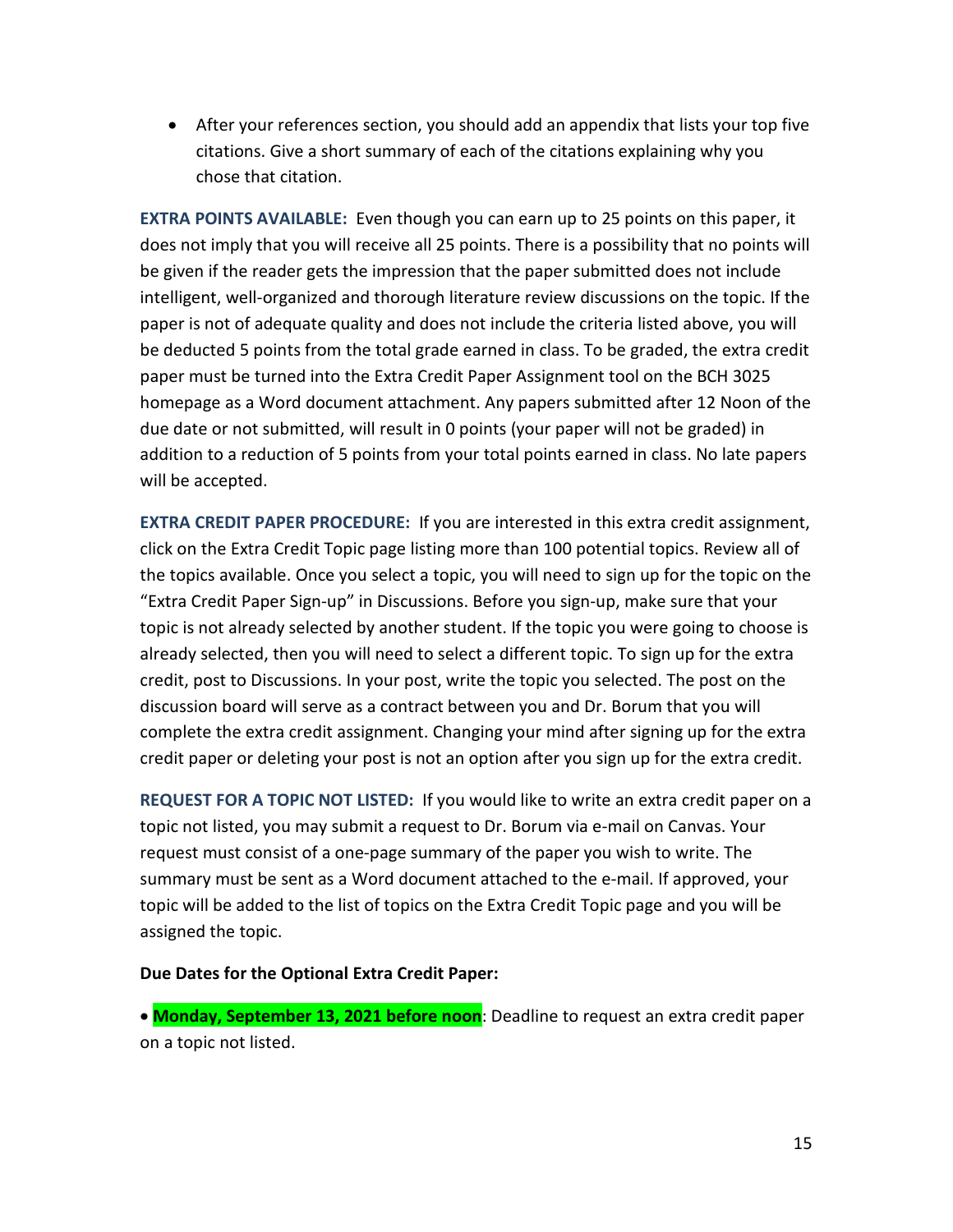• **Friday, September 17, 2021 before 12 Noon**: Deadline to complete extra credit contract in Discussions.

• **Monday, October 18, 2021 before 12 Noon**: Extra credit paper must be turned in to Assignments.

# UF POLICIES:

**Grades and Grade Points:** For information on current UF policies for assigning grade points, se[e https://catalog.ufl.edu/ugrad/current/regulations/info/grades.aspx](https://catalog.ufl.edu/ugrad/current/regulations/info/grades.aspx)

**Online Course Evaluation Process:** Students are expected to provide professional and respectful feedback on the quality of instruction in this course by completing course evaluations online via GatorEvals. Guidance on how to give feedback in a professional and respectful manner is available at gatorevals.aa.ufl.edu/students/. Students will be notified when the evaluation period opens, and can complete evaluations through the email they receive from GatorEvals, in their Canvas course menu under GatorEvals, or via <https://ufl.bluera.com/ufl/> . Summaries of course evaluation results are available to students at <https://gatorevals.aa.ufl.edu/public-results/> .

**Absences and Make-Up Work:** Requirements for class attendance and make-up exams, assignments, and other work in this course are consistent with university policies that can be found at: catalog.ufl.edu/UGRD/academic-regulations/attendance-policies/

**Academic Honesty:** UF students are bound by The Honor Pledge which states, "We, the members of the University of Florida community, pledge to hold ourselves and our peers to the highest standards of honor and integrity by abiding by the Honor Code. On all work submitted for credit by students at the University of Florida, the following pledge is either required or implied: "On my honor, I have neither given nor received unauthorized aid in doing this assignment." The Honor Code (sccr.dso.ufl.edu/process/student-conduct-code/) specifies a number of behaviors that are in violation of this code and the possible sanctions. Click <https://sccr.dso.ufl.edu/process/student-conduct-code/> to read the Conduct Code. If you have any questions or concerns, please consult with the instructor or TAs in this class.

#### **In-Class Recording:**

Students are allowed to record video or audio of class lectures. However, the purposes for which these recordings may be used are strictly controlled. The only allowable purposes are (1) for personal educational use, (2) in connection with a complaint to the university, or (3) as evidence in, or in preparation for, a criminal or civil proceeding. All other purposes are prohibited. Specifically, students may not publish recorded lectures without the written consent of the instructor.

A "class lecture" is an educational presentation intended to inform or teach enrolled students about a particular subject, including any instructor-led discussions that form part of the presentation, and delivered by any instructor hired or appointed by the University, or by a guest instructor, as part of a University of Florida course. A class lecture does not include lab sessions, student presentations, clinical presentations such as patient history, academic exercises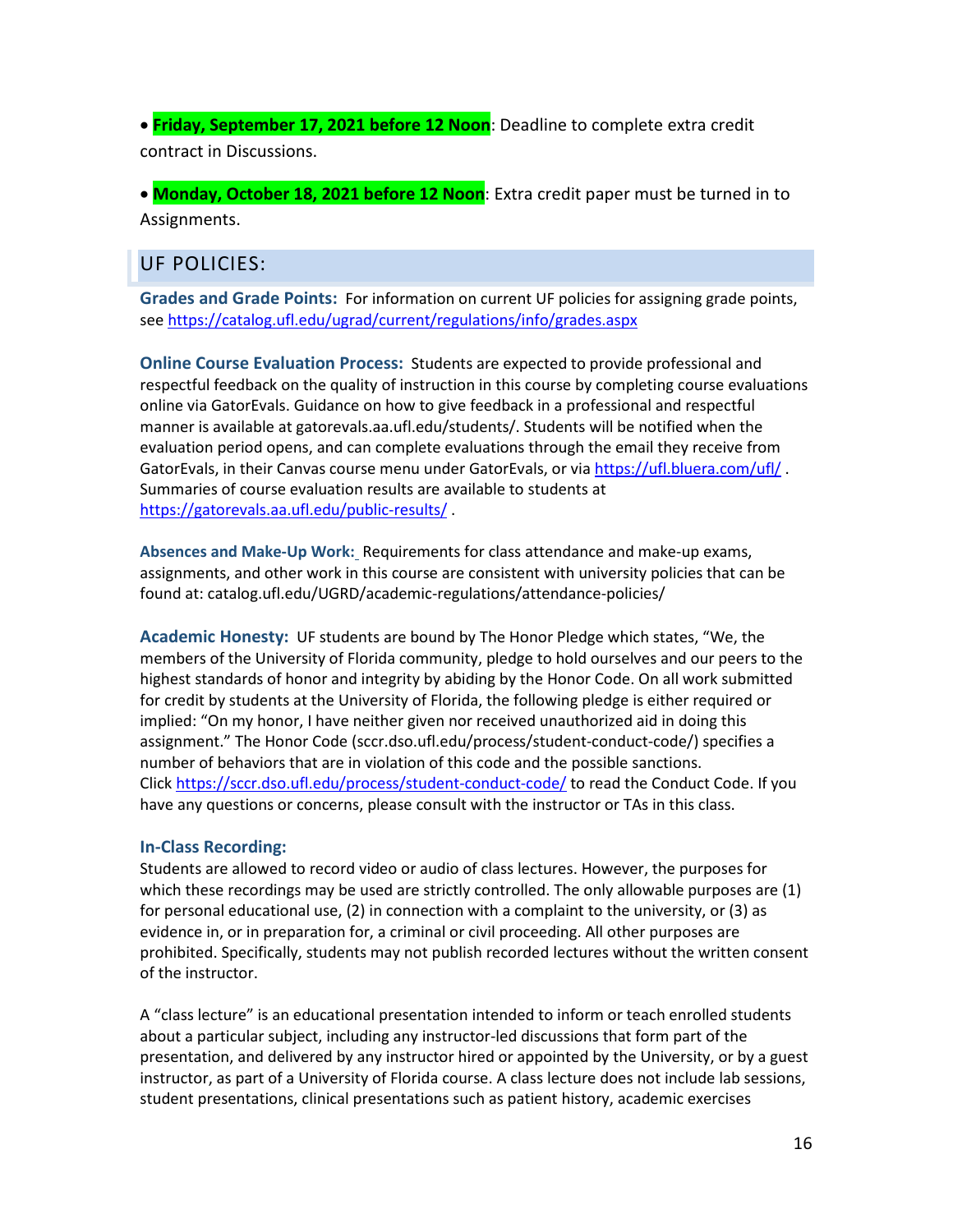involving solely student participation, assessments (quizzes, tests, exams), field trips, private conversations between students in the class or between a student and the faculty or lecturer during a class session.

Publication without permission of the instructor is prohibited. To "publish" means to share, transmit, circulate, distribute, or provide access to a recording, regardless of format or medium, to another person (or persons), including but not limited to another student within the same class section. Additionally, a recording, or transcript of a recording, is considered published if it is posted on or uploaded to, in whole or in part, any media platform, including but not limited to social media, book, magazine, newspaper, leaflet, or third party note/tutoring services. A student who publishes a recording without written consent may be subject to a civil cause of action instituted by a person injured by the publication and/or discipline under UF Regulation 4.040 Student Honor Code and Student Conduct Code.

**Software Use:** All faculty, staff and students of the university are required and expected to obey the laws and legal agreements governing software use. Failure to do so can lead to monetary damages and/or criminal penalties for the individual violator. Because such violations are also against university policies and rules, disciplinary action will be taken as appropriate.

#### **Campus Helping Resources:**

Health and Wellness

- *U Matter, We Care*: If you or someone you know is in distress, please contact umatter@ufl.edu, 352-392-1575, or visit umatter.ufl.edu/ to refer or report a concern and a team member will reach out to the student in distress.
- *Counseling and Wellness Center*: Visit counseling.ufl.edu/ or call 352-392-1575 for information on crisis services as well as non-crisis services.
- *Student Health Care Center*: Call 352-392-1161 for 24/7 information to help you find the care you need, or visit shcc.ufl.edu/.
- *University Police Department*: Visit police.ufl.edu/ or call 352-392-1111 (or 9-1-1 for emergencies).
- *UF Health Shands Emergency Room / Trauma Center:* For immediate medical care call 352-733-0111 or go to the emergency room at 1515 SW Archer Road, Gainesville, FL 32608; ufhealth.org/emergency-room-trauma-center.

Academic Resources

- *E-learning technical support*: Contact the [UF Computing Help Desk](http://helpdesk.ufl.edu/) at 352-392-4357 or via e-mail at [helpdesk@ufl.edu.](mailto:helpdesk@ufl.edu)
- *[Career Connections Center](https://career.ufl.edu/)*: Reitz Union Suite 1300, 352-392-1601. Career assistance and counseling services.
- *[Library Support](https://cms.uflib.ufl.edu/ask)*: Various ways to receive assistance with respect to using the libraries or finding resources.
- *[Teaching Center](https://teachingcenter.ufl.edu/)*: Broward Hall, 352-392-2010 or to make an appointment 352- 392-6420. General study skills and tutoring.
- *[Writing Studio:](https://writing.ufl.edu/writing-studio/)* 2215 Turlington Hall*,* 352-846-1138. Help brainstorming, formatting, and writing papers.
- *Student Complaints On-Campus*: [Visit the Student Honor Code and Student](https://sccr.dso.ufl.edu/policies/student-honor-%20code-student-conduct-code/)  [Conduct Code webpage for more information.](https://sccr.dso.ufl.edu/policies/student-honor-%20code-student-conduct-code/)
- *On-Line Students Complaints*[: View the Distance Learning Student](https://distance.ufl.edu/getting-help/student-complaint-process/)  [Complaint Process.](https://distance.ufl.edu/getting-help/student-complaint-process/)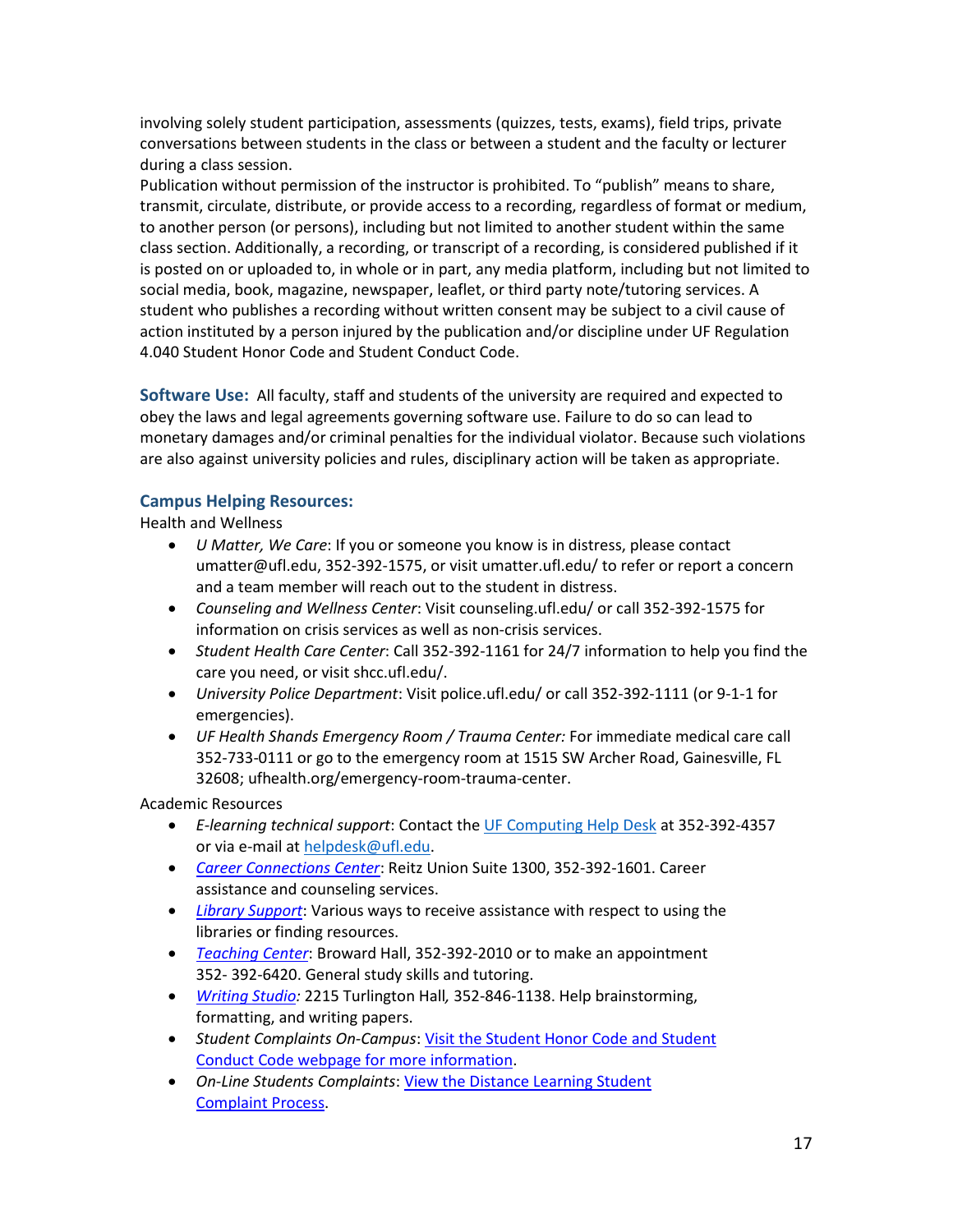#### **Services for Students with Disabilities:**

Students with disabilities who experience learning barriers and would like to request academic accommodations should connect with the disability Resource Center by visiting <https://disability.ufl.edu/students/get-started/> . It is important for students to share their accommodation letter with their instructor and discuss their access needs, as early as possible in the semester.

**University of Florida Complaints Policy:** The University of Florida believes strongly in the ability of students to express concerns regarding their experiences at the University. The University encourages its students who wish to file a written complaint to submit that complaint directly to the department that manages that policy. A student who is unsure as to the official responsible for handling his or her particular complaint may contact the Ombuds office or the Dean of Students Office. For complaints that are not satisfactorily resolved at the department level or which seem to be broader than one department, students are encouraged to submit those complaints to one of the following locations: Ombuds[: http://www.ombuds.ufl.edu/](http://www.ombuds.ufl.edu/) 31 Tigert Hall, 352-392-1308. The purpose of the Ombuds office is to assist students in resolving problems and conflicts that arise in the course of interacting with the University of Florida. By considering problems in an unbiased way, the Ombuds works to achieve a fair resolution and works to protect the rights of all parties involved. Dean of Students Office: http://www.dso.ufl.edu/ 202 Peabody Hall, 352-392-1261. The Dean of Students Office works with students, faculty, and families to address a broad range of complaints either through directly assisting the student involved to resolve the issue, working with the student to contact the appropriate personnel, or referring the student to resources or offices that can directly address the issue. Follow up is provided to the student until the situation is resolved. Additionally, the University of Florida regulations provide a procedure for filing a formal

grievance in Regulation 4.012: **[http://regulations.ufl.edu/regulations/uf-4-student-affairs/.](http://regulations.ufl.edu/regulations/uf-4-student-affairs/)**

**U Matter, We Care:** Your well-being is important to the University of Florida. The U Matter, We Care initiative is committed to creating a culture of care on our campus by encouraging members of our community to look out for one another and to reach out for help if a member of our community is in need. If you or a friend is in distress, please contact **[umatter@ufl.edu](mailto:umatter@ufl.edu)** so that the U Matter, We Care Team can reach out to the student in distress. A nighttime and weekend crisis counselor is available by phone at 352-392-1575. The U Matter, We Care Team can help connect students to the many other helping resources available including, but not limited to, Victim Advocates, Housing staff, and the Counseling and Wellness Center. Please remember that asking for help is a sign of strength. In case of emergency, call 9-1-1.

**ISSUES WITH DISTANCE DELIVERED COURSES:** Each online distance learning program has a process for, and will make every attempt to Resolve, student complaints within its academic and administrative departments at the Program level. See <http://distance.ufl.edu/student-complaints> for more details.

GETTING HELP: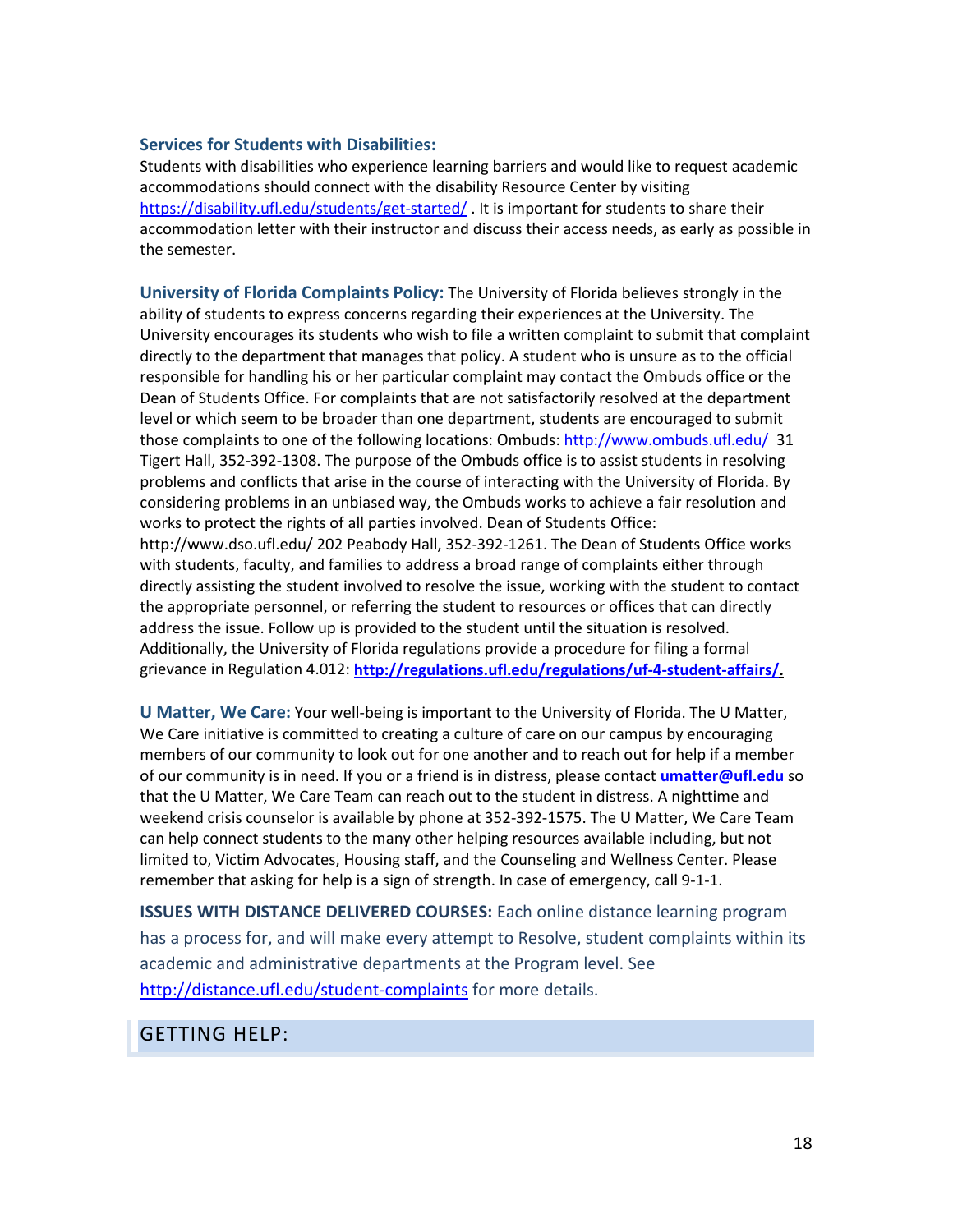For issues with technical difficulties for E-learning in Canvas, please contact the UF Help Desk at:

- [Learning-support@ufl.edu](mailto:Learning-support@ufl.edu)
- (352) 392-HELP select option 2
- <https://helpdesk.ufl.edu/>

\*\* Any requests for make-ups due to technical issues MUST be accompanied by the ticket number received from the help desk when the problem was reported to them. The ticket number will document the time and date of the problem. You MUST e-mail your instructor within 24 hours of the technical difficulty if you wish to request a makeup.

Other resources are available at<http://www.distance.ufl.edu/getting-help> for:

- Counseling and Wellness resources
- Disability resources
- Resources for handling student concerns and complaints
- Library Help Desk support

Should you have any complaints with your experience in this course please visit <http://www.distance.ufl.edu/student-complaints> to submit a complaint.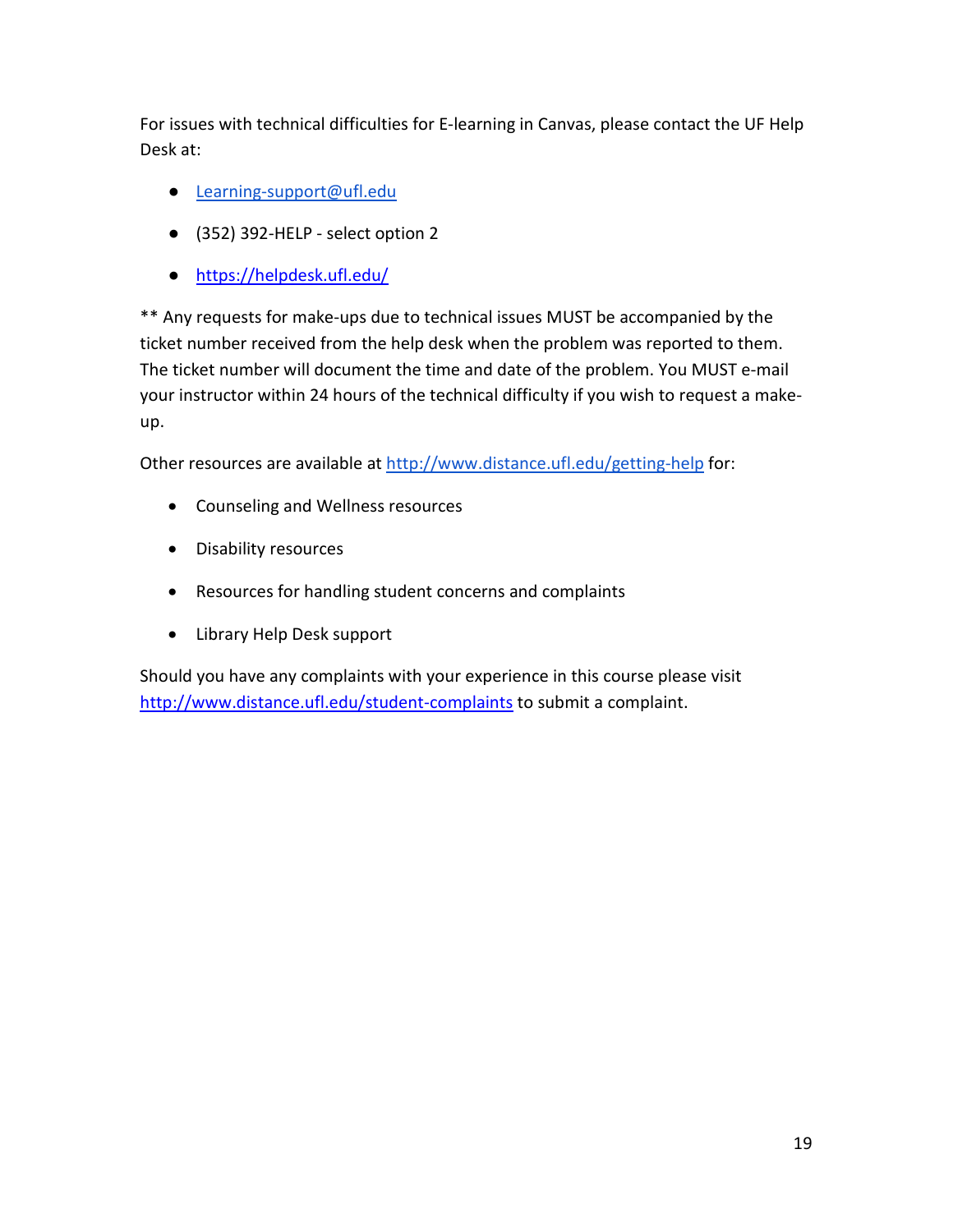# GRADING POLICIES:

Grades will be calculated from the total points earned during the semester according to the following table.

| <b>Assignments and Quizzes</b>                                             | Points |
|----------------------------------------------------------------------------|--------|
| Quizzes for Exam 1 section                                                 | 20     |
| Biochemistry Treasure Hunt #1                                              | 10     |
| Exam 1                                                                     | 60     |
| Quizzes for Exam 2 section                                                 | 20     |
| Biochemistry Treasure Hunt #2                                              | 10     |
| Exam 2                                                                     | 60     |
| Quizzes for Exam 3 section                                                 | 20     |
| Biochemistry Treasure Hunt #3                                              | 10     |
| Exam 3                                                                     | 60     |
| Quizzes for Exam 4 section                                                 | 20     |
| Biochemistry Treasure Hunt #4                                              | 10     |
| Exam 4                                                                     | 60     |
| Journal Club Project                                                       | 40     |
| <b>Total Points</b>                                                        | 400    |
|                                                                            |        |
| Possible points from Extra Credit Paper                                    | 25     |
| Possible points from Finding the Flawless Diamond Activities               | 4      |
| Points deducted if extra credit paper is requested, but not posted on time | 5      |

The quizzes and Exams are mainly multiple choice and allow an average of 1 minute per question (For example an exam with 30 questions must be completed within 30 minutes).

Assignments are described in detail in documents linked to the course main page in Canvas.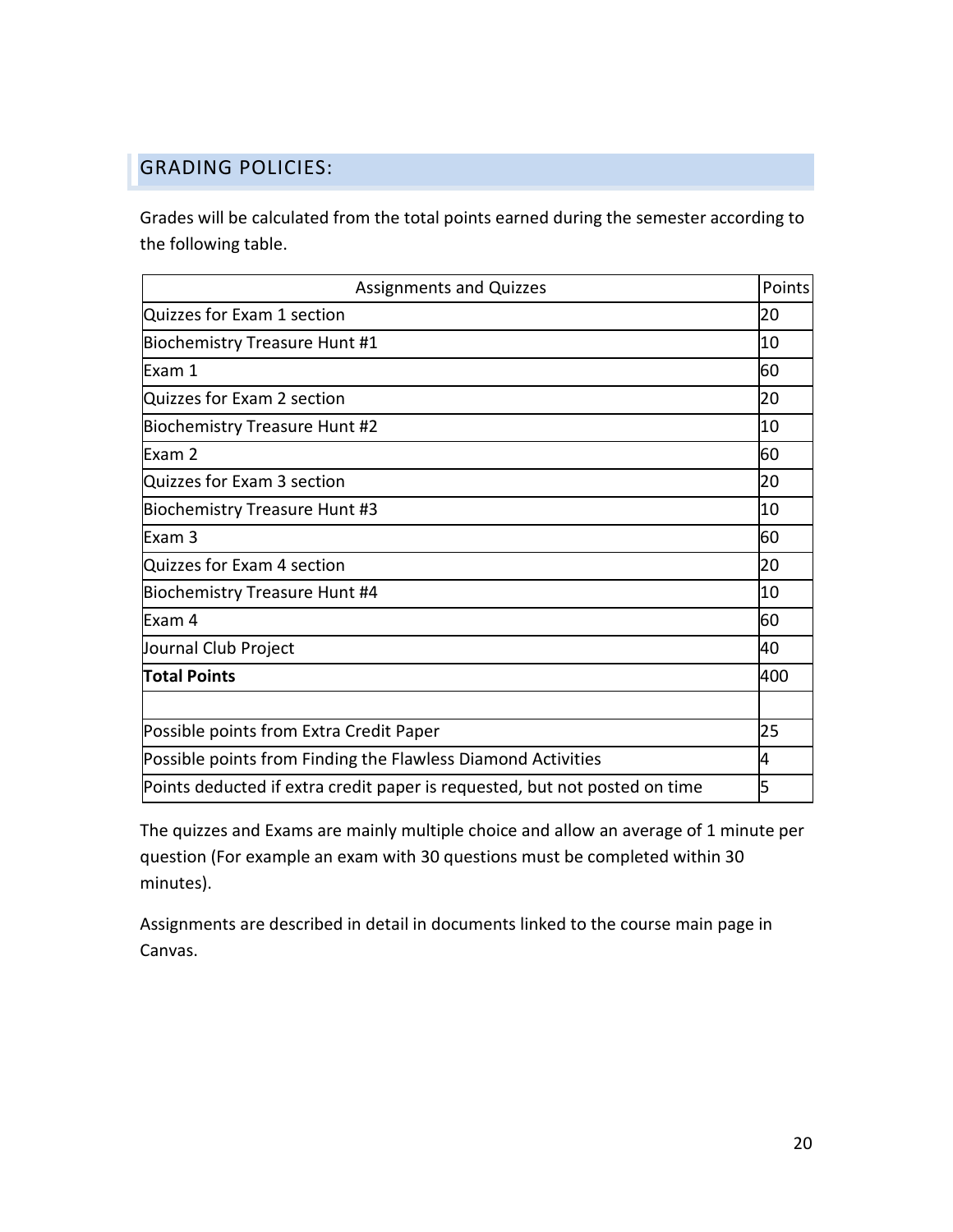#### **GRADING SCALE:**

| <b>Final Grade</b> | <b>Total Points</b> |
|--------------------|---------------------|
| А                  | 373-400             |
| А-                 | 360-372             |
| B+                 | 348-359             |
| B                  | 333-347             |
| B-                 | 320-332             |
| $C+$               | 308-319             |
| C                  | 293-307             |
| $C -$              | 280-292             |
| D+                 | 268-279             |
| D                  | 253-267             |
| D-                 | 240-252             |

There will be no curve in this course. **Final grades will be simply calculated from the total accumulated points.**

For information on current UF policies for assigning grade points, see the web page: [https://catalog.ufl.edu/UGRD/academic-regulations/grades-grading](https://catalog.ufl.edu/UGRD/academic-regulations/grades-grading-policies/)[policies/](https://catalog.ufl.edu/UGRD/academic-regulations/grades-grading-policies/)

**Disclaimer: This syllabus represents my current plans and objectives. As we go through the semester, those plans may need to change to enhance the class learning opportunity. Such changes, communicated clearly, are not unusual and should be expected.**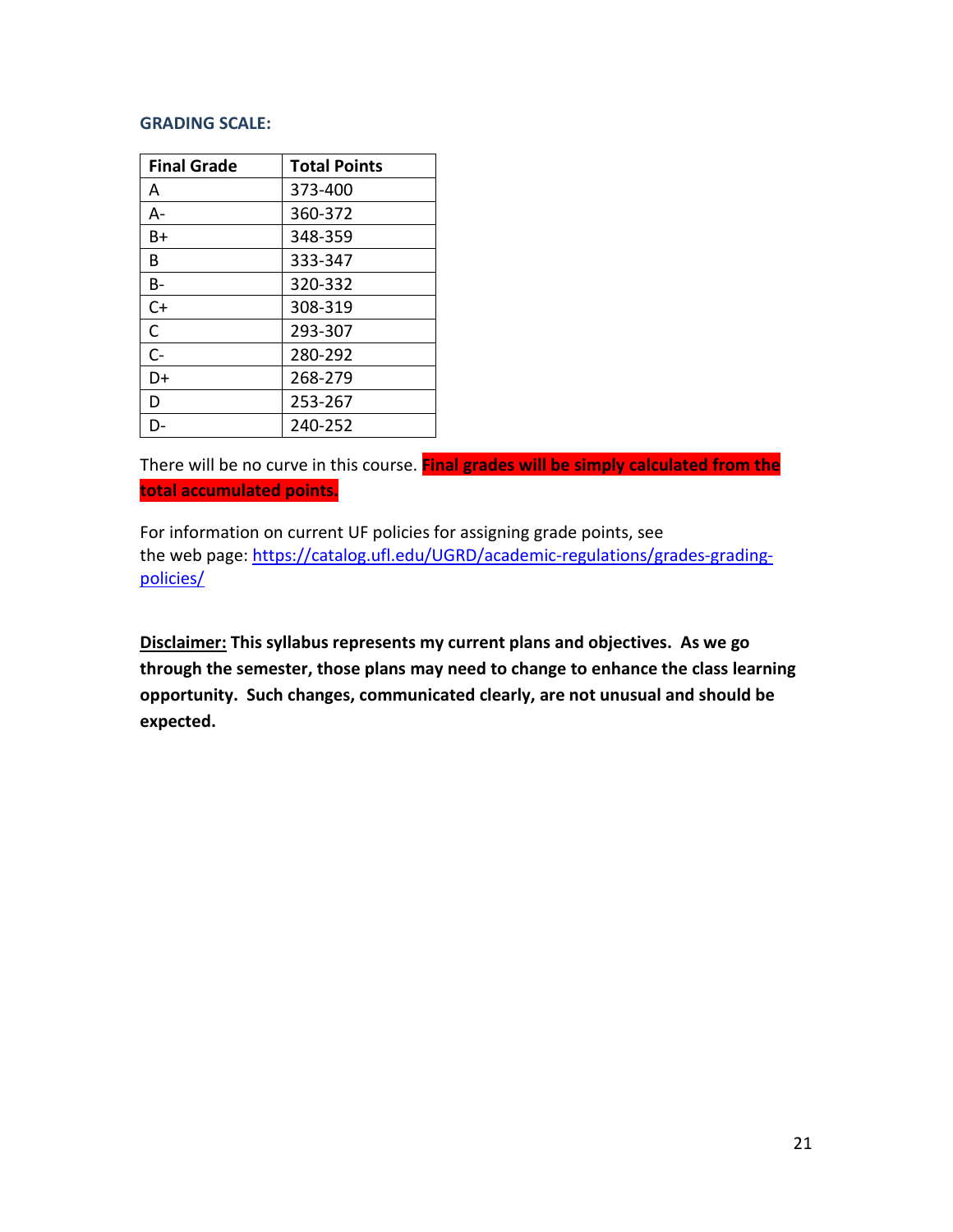| COURSE SCHEDULE: FALL 2021 COURSE SCHEDULE                           |                                                                      |  |  |
|----------------------------------------------------------------------|----------------------------------------------------------------------|--|--|
| (0) Big Exam; (#) Required and Graded; (X) Optional for Extra Credit |                                                                      |  |  |
| Week 1                                                               |                                                                      |  |  |
| Monday $-$                                                           | Introduction to course; - Module 1 (Chapter 1 in textbook) - The     |  |  |
| August 23,                                                           | <b>Foundations of Biochemistry</b>                                   |  |  |
| 2021                                                                 |                                                                      |  |  |
| Wednesday-                                                           | Module 2 (Chapter 3 in textbook) - Amino Acids, Peptides, and        |  |  |
| August 25,                                                           | <b>Proteins</b>                                                      |  |  |
| 2021                                                                 |                                                                      |  |  |
| Friday $-$                                                           | Module 3 (Chapter 5 in textbook) - Protein Function                  |  |  |
| August 27,                                                           | The deadline for quizzes for Module 1 (Chapter 1) and Module 2       |  |  |
| 2021                                                                 | (Chapter 3), are delayed to next Friday due to drop/add.             |  |  |
|                                                                      | Week 2                                                               |  |  |
| Monday $-$                                                           | Module 4 (Chapter 6 in textbook) - Enzymes                           |  |  |
| August 30,                                                           |                                                                      |  |  |
| 2021                                                                 |                                                                      |  |  |
| Wednesday-                                                           | Module 5 (Chapter 7 in textbook) - Carbohydrates and Glycobiology    |  |  |
| September                                                            |                                                                      |  |  |
| 01, 2021                                                             |                                                                      |  |  |
| Friday-                                                              | (#)Quizzes for Module 1, Module 2, Module 3, Module 4 and Module     |  |  |
| September                                                            | 5 must be completed online before 12 Noon                            |  |  |
| 03, 2021                                                             |                                                                      |  |  |
|                                                                      | Week 3                                                               |  |  |
| Monday-                                                              | Labor Day Holiday                                                    |  |  |
| <b>September</b>                                                     |                                                                      |  |  |
| 06, 2021                                                             |                                                                      |  |  |
| <b>Wednesday-</b>                                                    | (#)Post Biochemical Treasure #1 by 12 noon                           |  |  |
| <b>September</b>                                                     | (X) Vote for Flawless Diamond #1 by 12 noon tomorrow (optional for   |  |  |
| 08, 2021                                                             | extra credit)                                                        |  |  |
|                                                                      | (#)Authors must post journal club article before 3 PM (Step 1)       |  |  |
| Friday-                                                              | (0) Exam 1 on Modules 1, 2, 3, 4, and 5 must be completed online via |  |  |
| September                                                            | ProctorU between 7:00 AM and 10:00 PM.                               |  |  |
| 10, 2021                                                             |                                                                      |  |  |
| Week 4                                                               |                                                                      |  |  |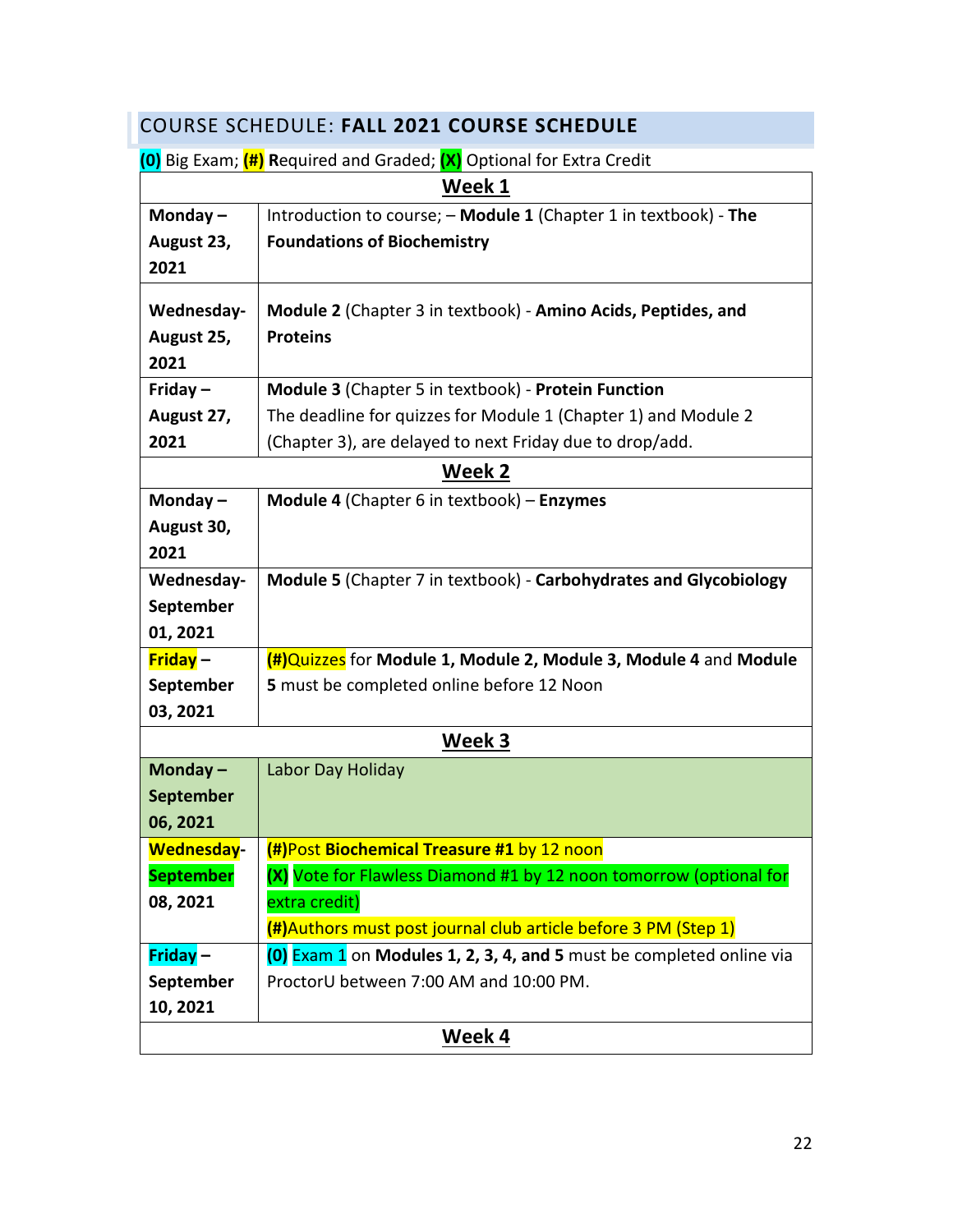| Monday-           | Module 6 (Chapter 8 in textbook) - Nucleotides and Nucleic Acids       |  |  |  |
|-------------------|------------------------------------------------------------------------|--|--|--|
| September         | (X) Deadline to request an extra credit paper on a topic not listed is |  |  |  |
| 13, 2021          | noon.                                                                  |  |  |  |
| Wednesday-        | Module 7 (Chapter 9 in textbook) - DNA-Based Information               |  |  |  |
| September         | <b>Technologies</b>                                                    |  |  |  |
| 15, 2021          |                                                                        |  |  |  |
| $Friday -$        | (#)Quizzes for Module 6 and Module 7 must be completed online          |  |  |  |
| <b>September</b>  | before 12 Noon - (X) Extra Credit Contracts due before 12 Noon.        |  |  |  |
| 17, 2021          | (#)Authors must post outline of journal club presentation before 3 PM  |  |  |  |
|                   | (Step 2)                                                               |  |  |  |
| Week 5            |                                                                        |  |  |  |
| Monday $-$        | Module 8 (Chapter 10 in textbook) - Lipids                             |  |  |  |
| September         |                                                                        |  |  |  |
| 20, 2021          |                                                                        |  |  |  |
| Wednesday-        | Module 9 (Chapter 11 in textbook) - Biological Membranes and           |  |  |  |
| September         | <b>Transport</b>                                                       |  |  |  |
| 22, 2021          |                                                                        |  |  |  |
| $Friday -$        | (#)Quizzes for Module 8 and Module 9 must be completed online          |  |  |  |
| September         | before 12 Noon                                                         |  |  |  |
| 24, 2021          |                                                                        |  |  |  |
|                   | Week 6                                                                 |  |  |  |
| Monday $-$        | Module 10 (Chapter 12 in textbook) - Biosignaling                      |  |  |  |
| September         |                                                                        |  |  |  |
| 27, 2021          |                                                                        |  |  |  |
| <b>Wednesday-</b> | (#)Quiz for Module 10 must be completed online before 12 Noon          |  |  |  |
| <b>September</b>  | (#)Post Biochemical Treasure #2 by 12 noon                             |  |  |  |
| 29, 2021          | (X) Vote for Flawless Diamond by 12 noon tomorrow (optional for        |  |  |  |
|                   | extra credit)                                                          |  |  |  |
| $Friday -$        | (0) Exam 2 on Modules 6, 7, 8, 9, and 10 must be completed online via  |  |  |  |
| October 01,       | ProctorU between 7:00 AM and 10:00 PM.                                 |  |  |  |
| 2021              |                                                                        |  |  |  |
|                   | Week 7                                                                 |  |  |  |
| Monday $-$        | Module 11 (Chapter 13 in textbook) - Bioenergetics and Biochemical     |  |  |  |
| October 04,       | <b>Reaction Types</b>                                                  |  |  |  |
| 2021              |                                                                        |  |  |  |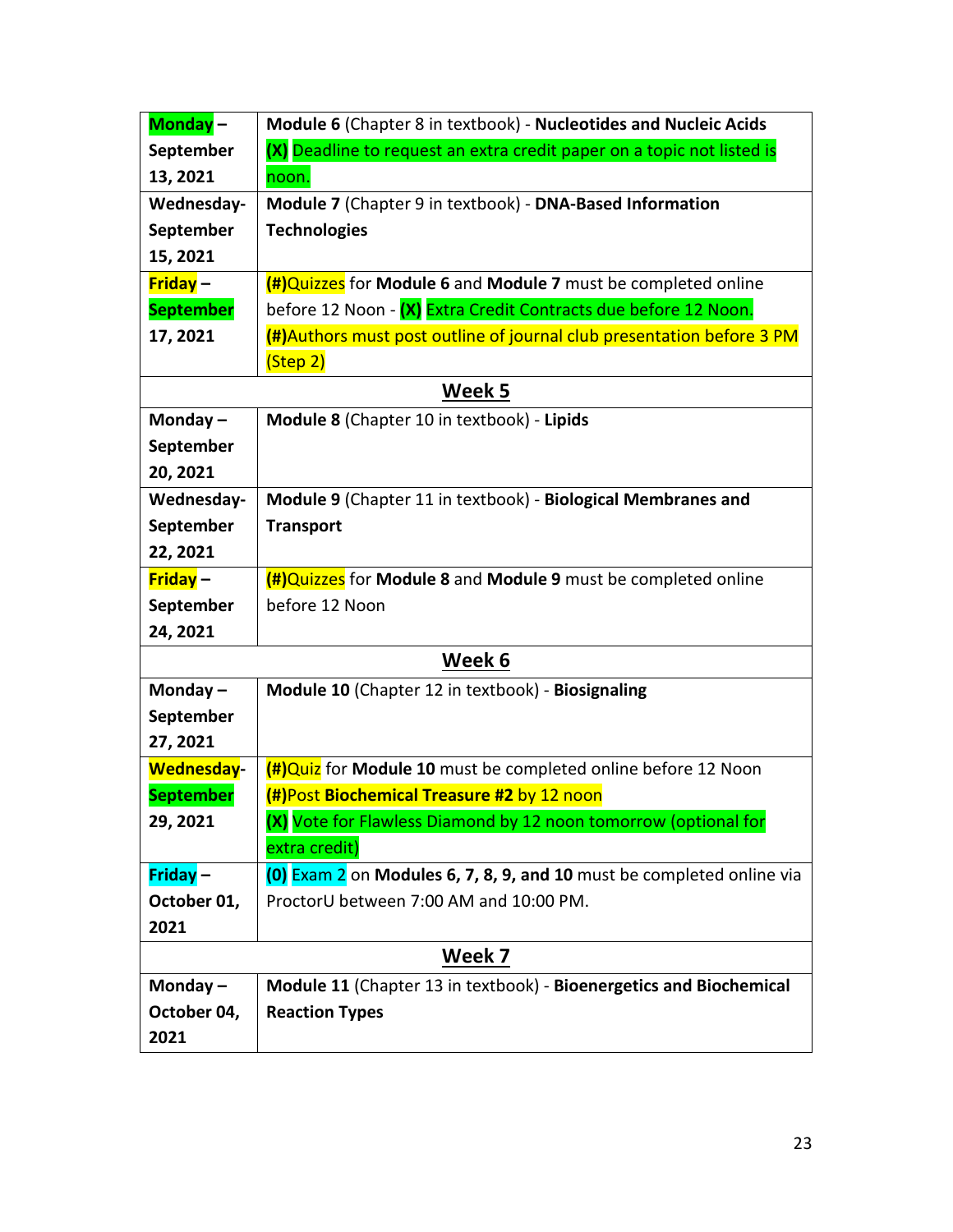| Wednesday-        | Module 12 (Chapter 14 in textbook) - Glycolysis, Gluconeogenesis,    |  |  |  |
|-------------------|----------------------------------------------------------------------|--|--|--|
| October 06,       | and the Pentose Phosphate Pathway                                    |  |  |  |
| 2021              | (#)Authors must post a draft of journal club PowerPoint by 3PM (Step |  |  |  |
|                   | 3)                                                                   |  |  |  |
| Friday $-$        | <b>Homecoming Holiday</b>                                            |  |  |  |
| ,October 08,      |                                                                      |  |  |  |
| 2021              |                                                                      |  |  |  |
| Week 8            |                                                                      |  |  |  |
| Monday $-$        | Module 13 (Chapter 15 in textbook) - Principles of Metabolic         |  |  |  |
| October 11,       | <b>Regulation</b>                                                    |  |  |  |
| 2021              |                                                                      |  |  |  |
| Wednesday-        | Module 14 (Chapter 16 in textbook) - The Citric Acid Cycle           |  |  |  |
| October 13,       |                                                                      |  |  |  |
| 2021              |                                                                      |  |  |  |
| <b>Friday-</b>    | (#)Quizzes for Module 11, Module 12, Module 13 and Module 14         |  |  |  |
| October 15,       | must be completed online before 12 Noon                              |  |  |  |
| 2021              | (#)Authors must post to the assigned discussion Group pairing by 3PM |  |  |  |
|                   | the same file posted in Step 3 (Step 4)                              |  |  |  |
| Week 9            |                                                                      |  |  |  |
| Monday-           | Module 15 (Chapter 17 in textbook) - Fatty Acid Catabolism           |  |  |  |
| October 18,       | (X) Extra Credit Papers due before 12 Noon                           |  |  |  |
| 2021              |                                                                      |  |  |  |
| Wednesday-        | Module 16 (Chapter 18 in textbook) - Amino Acid Oxidation and the    |  |  |  |
| October 20,       | <b>Production of Urea</b>                                            |  |  |  |
| 2021              |                                                                      |  |  |  |
| <b>Friday-</b>    | (#)Quizzes for Module 15 and Module 16 must be completed online      |  |  |  |
| October 22,       | before 12 Noon                                                       |  |  |  |
| 2021              | (#)Editors must post to the assignments page and the discussion page |  |  |  |
|                   | a critique of the draft journal club PowerPoint by 3 PM (Step 5)     |  |  |  |
| Week 10           |                                                                      |  |  |  |
| Monday $-$        | Module 17 (Chapter 19 in textbook) - Oxidative Phosphorylation and   |  |  |  |
| October 25,       | Photophosphorylation                                                 |  |  |  |
| 2021              |                                                                      |  |  |  |
| <b>Wednesday-</b> | $(H)$ Quiz for Module 17 must be completed online before 12 Noon     |  |  |  |
| October 27,       | Post Biochemical Treasure #3 by 12 noon                              |  |  |  |
| 2021              | (X) Vote for Flawless Diamond by 12 noon tomorrow (optional for      |  |  |  |
|                   | extra credit)                                                        |  |  |  |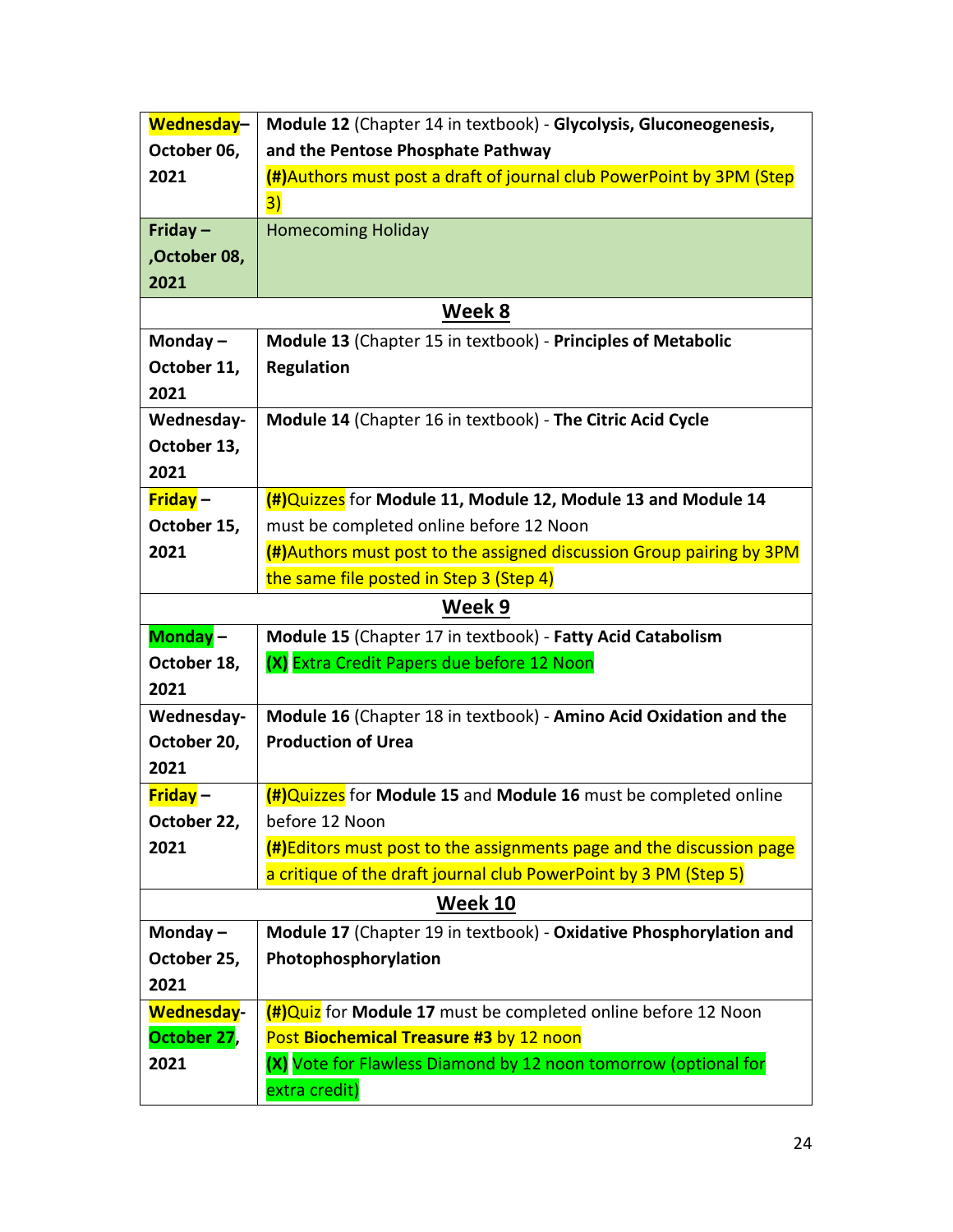| Friday-                       | (0) Exam 3 on Modules 11, 12, 13, 14, 15, 16, and 17 must be        |  |  |  |
|-------------------------------|---------------------------------------------------------------------|--|--|--|
| October 29,                   | completed online via ProctorU between 7:00 AM and 10:00 PM.         |  |  |  |
| 2021                          |                                                                     |  |  |  |
|                               | Week 11                                                             |  |  |  |
| Monday $-$                    | Module 18 (Chapter 21 in textbook) - Lipid Biosynthesis             |  |  |  |
| <b>November</b>               |                                                                     |  |  |  |
| 01, 2021                      |                                                                     |  |  |  |
| Wednesday                     | Module 19 (Chapter 22 in textbook) - Biosynthesis of Amino Acids,   |  |  |  |
| <b>November</b>               | <b>Nucleotides, and Related Molecules</b>                           |  |  |  |
| 03, 2021                      |                                                                     |  |  |  |
| <b>Friday <math>-</math>,</b> | (#)Quizzes for Module 18, and Module 19 must be completed online    |  |  |  |
| <b>November</b>               | before 12 Noon                                                      |  |  |  |
| 05, 2021                      | (#)Authors must post final PowerPoint presentation for Journal Club |  |  |  |
|                               | by 3 PM (Step 6)                                                    |  |  |  |
| Week 12                       |                                                                     |  |  |  |
| Monday-                       | Module 20 (Chapter 23 in textbook) - Hormonal Regulation and        |  |  |  |
| <b>November</b>               | <b>Integration of Mammalian Metabolism</b>                          |  |  |  |
| 08, 2021                      |                                                                     |  |  |  |
| Wednesday                     | Module 21 (Chapter 24 in textbook) - Genes and Chromosomes          |  |  |  |
| <b>November</b>               |                                                                     |  |  |  |
| 10, 2021                      |                                                                     |  |  |  |
| Friday $-$ ,                  | (#)Quizzes for Module 20, and Module 21 and must be completed       |  |  |  |
| <b>November</b>               | online before 12 Noon                                               |  |  |  |
| 12, 2021                      |                                                                     |  |  |  |
|                               | Week 13                                                             |  |  |  |
| Monday $-$                    | Module 22 (Chapter 25 in textbook)- DNA Metabolism                  |  |  |  |
| <b>November</b>               |                                                                     |  |  |  |
| 15, 2021                      |                                                                     |  |  |  |
| Wednesday                     | Module 23 (Chapter 26 in textbook)- RNA Metabolism                  |  |  |  |
| <b>November</b>               |                                                                     |  |  |  |
| 17, 2021                      |                                                                     |  |  |  |
| Friday $-$ ,                  | Quizzes for Module 22 and Module 23 must be completed online        |  |  |  |
| <b>November</b>               | before 12 Noon                                                      |  |  |  |
| 19, 2021                      |                                                                     |  |  |  |